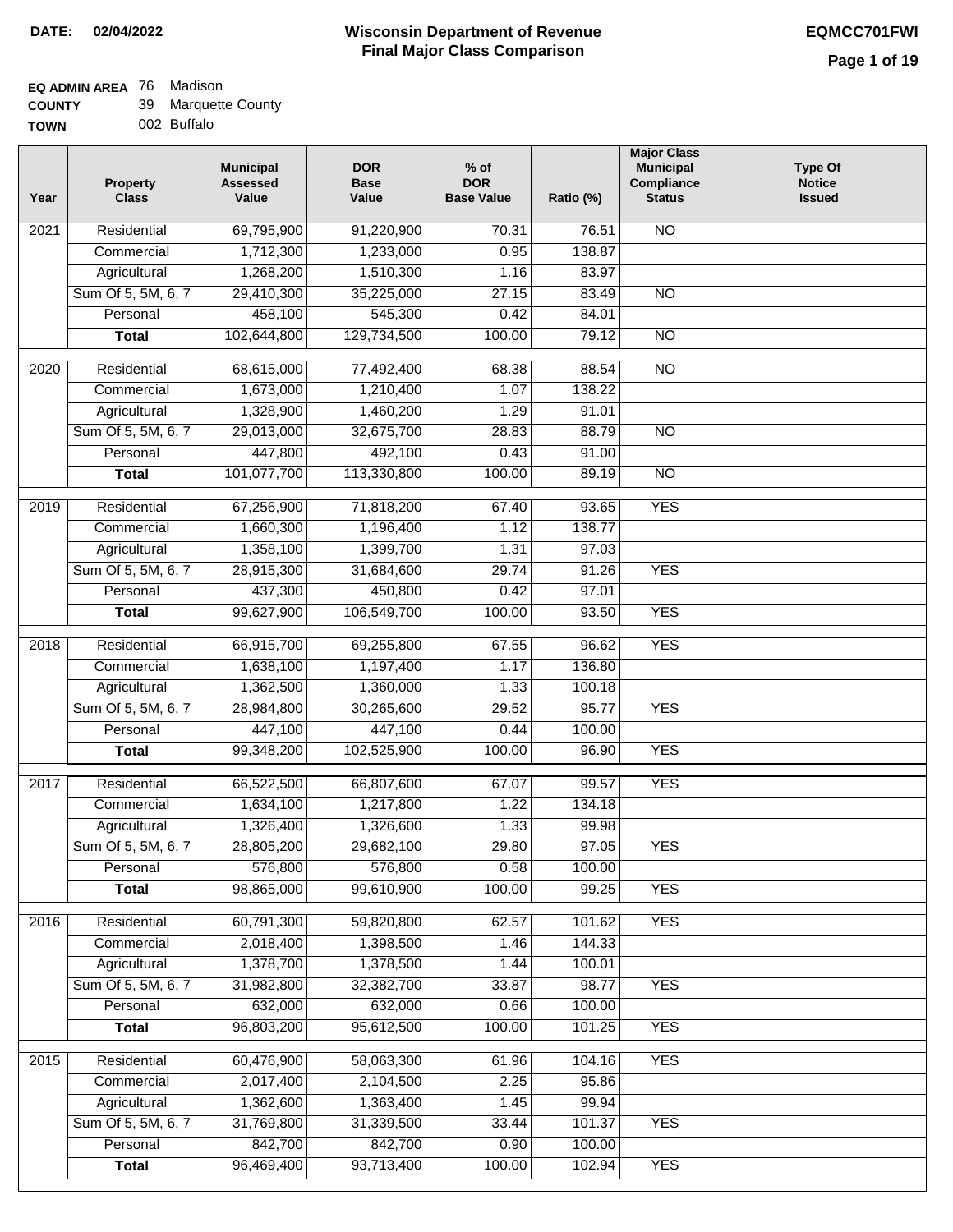### **EQ ADMIN AREA** 76 Madison

**COUNTY** 39 Marquette County

| <b>TOWN</b> | 004 Crystal Lake |
|-------------|------------------|
|             |                  |

| Year | <b>Property</b><br><b>Class</b> | <b>Municipal</b><br><b>Assessed</b><br>Value | <b>DOR</b><br><b>Base</b><br>Value | $%$ of<br><b>DOR</b><br><b>Base Value</b> | Ratio (%) | <b>Major Class</b><br><b>Municipal</b><br>Compliance<br><b>Status</b> | <b>Type Of</b><br><b>Notice</b><br><b>Issued</b> |
|------|---------------------------------|----------------------------------------------|------------------------------------|-------------------------------------------|-----------|-----------------------------------------------------------------------|--------------------------------------------------|
| 2021 | Residential                     | 103,170,662                                  | 112,087,000                        | 80.75                                     | 92.05     | <b>YES</b>                                                            |                                                  |
|      | Commercial                      | 1,433,996                                    | 1,461,700                          | 1.05                                      | 98.10     |                                                                       |                                                  |
|      | Agricultural                    | 452,251                                      | 504,500                            | 0.36                                      | 89.64     |                                                                       |                                                  |
|      | Sum Of 5, 5M, 6, 7              | 22,883,126                                   | 24,598,600                         | 17.72                                     | 93.03     | <b>YES</b>                                                            |                                                  |
|      | Personal                        | 164,130                                      | 164,200                            | 0.12                                      | 99.96     |                                                                       |                                                  |
|      | <b>Total</b>                    | 128, 104, 165                                | 138,816,000                        | 100.00                                    | 92.28     | <b>YES</b>                                                            |                                                  |
| 2020 | Residential                     | 101,866,962                                  | 97,141,800                         | 79.03                                     | 104.86    | <b>YES</b>                                                            |                                                  |
|      | Commercial                      | 1,433,996                                    | 1,491,500                          | 1.21                                      | 96.14     |                                                                       |                                                  |
|      | Agricultural                    | 445,834                                      | 477,500                            | 0.39                                      | 93.37     |                                                                       |                                                  |
|      | Sum Of 5, 5M, 6, 7              | 23,026,120                                   | 23,626,800                         | 19.22                                     | 97.46     | <b>YES</b>                                                            |                                                  |
|      | Personal                        | 178,904                                      | 178,900                            | 0.15                                      | 100.00    |                                                                       |                                                  |
|      | <b>Total</b>                    | 126,951,816                                  | 122,916,500                        | 100.00                                    | 103.28    | <b>YES</b>                                                            |                                                  |
|      |                                 |                                              |                                    |                                           |           |                                                                       |                                                  |
| 2019 | Residential                     | 100,257,812                                  | 98,405,800                         | 79.04                                     | 101.88    | <b>YES</b>                                                            |                                                  |
|      | Commercial                      | 1,433,996                                    | 1,491,500                          | 1.20                                      | 96.14     |                                                                       |                                                  |
|      | Agricultural                    | 447,133                                      | 462,200                            | 0.37                                      | 96.74     |                                                                       |                                                  |
|      | Sum Of 5, 5M, 6, 7              | 23,448,337                                   | 23,963,300                         | 19.25                                     | 97.85     | <b>YES</b>                                                            |                                                  |
|      | Personal                        | 172,428                                      | 172,500                            | 0.14                                      | 99.96     |                                                                       |                                                  |
|      | <b>Total</b>                    | 125,759,706                                  | 124,495,300                        | 100.00                                    | 101.02    | <b>YES</b>                                                            |                                                  |
| 2018 | Residential                     | 99,274,132                                   | 100,531,000                        | 79.45                                     | 98.75     | <b>YES</b>                                                            |                                                  |
|      | Commercial                      | 1,433,996                                    | 1,521,900                          | 1.20                                      | 94.22     |                                                                       |                                                  |
|      | Agricultural                    | 430,225                                      | 450,600                            | 0.36                                      | 95.48     |                                                                       |                                                  |
|      | Sum Of 5, 5M, 6, 7              | 19,573,973                                   | 23,837,100                         | 18.84                                     | 82.12     | <b>NO</b>                                                             |                                                  |
|      | Personal                        | 196,339                                      | 196,300                            | 0.16                                      | 100.02    |                                                                       |                                                  |
|      | <b>Total</b>                    | 120,908,665                                  | 126,536,900                        | 100.00                                    | 95.55     | $\overline{NO}$                                                       |                                                  |
| 2017 | Residential                     | 98,633,402                                   | 99,838,500                         | 80.08                                     | 98.79     | <b>YES</b>                                                            |                                                  |
|      | Commercial                      | 1,433,996                                    | 1,553,000                          | 1.25                                      | 92.34     |                                                                       |                                                  |
|      | Agricultural                    | 428,681                                      | 440,700                            | 0.35                                      | 97.27     |                                                                       |                                                  |
|      | Sum Of 5, 5M, 6, 7              | 19,365,273                                   | 22,783,500                         | 18.27                                     | 85.00     | <b>NO</b>                                                             |                                                  |
|      | Personal                        | 54,772                                       | 54,800                             | 0.04                                      | 99.95     |                                                                       |                                                  |
|      | <b>Total</b>                    | 119,916,124                                  | 124,670,500                        | 100.00                                    | 96.19     | <b>NO</b>                                                             |                                                  |
| 2016 | Residential                     | 97,948,106                                   | 94,952,200                         | 79.53                                     | 103.16    | <b>YES</b>                                                            |                                                  |
|      | Commercial                      | 1,433,996                                    | 1,537,600                          | 1.29                                      | 93.26     |                                                                       |                                                  |
|      | Agricultural                    | 428,681                                      | 432,600                            | 0.36                                      | 99.09     |                                                                       |                                                  |
|      | Sum Of 5, 5M, 6, 7              | 19,260,763                                   | 22,418,200                         | 18.78                                     | 85.92     | N <sub>O</sub>                                                        |                                                  |
|      | Personal                        | 54,492                                       | 54,500                             | 0.05                                      | 99.99     |                                                                       |                                                  |
|      |                                 | 119,126,038                                  | 119,395,100                        | 100.00                                    | 99.77     | N <sub>O</sub>                                                        |                                                  |
|      | <b>Total</b>                    |                                              |                                    |                                           |           |                                                                       |                                                  |
| 2015 | Residential                     | 97,263,106                                   | 100,872,800                        | 82.31                                     | 96.42     | <b>YES</b>                                                            |                                                  |
|      | Commercial                      | 1,433,996                                    | 1,363,100                          | 1.11                                      | 105.20    |                                                                       |                                                  |
|      | Agricultural                    | 428,589                                      | 428,300                            | 0.35                                      | 100.07    |                                                                       |                                                  |
|      | Sum Of 5, 5M, 6, 7              | 19,276,676                                   | 19,837,700                         | 16.19                                     | 97.17     | <b>YES</b>                                                            |                                                  |
|      | Personal                        | 56,409                                       | 56,400                             | 0.05                                      | 100.02    |                                                                       |                                                  |
|      | <b>Total</b>                    | 118,458,776                                  | 122,558,300                        | 100.00                                    | 96.66     | <b>YES</b>                                                            |                                                  |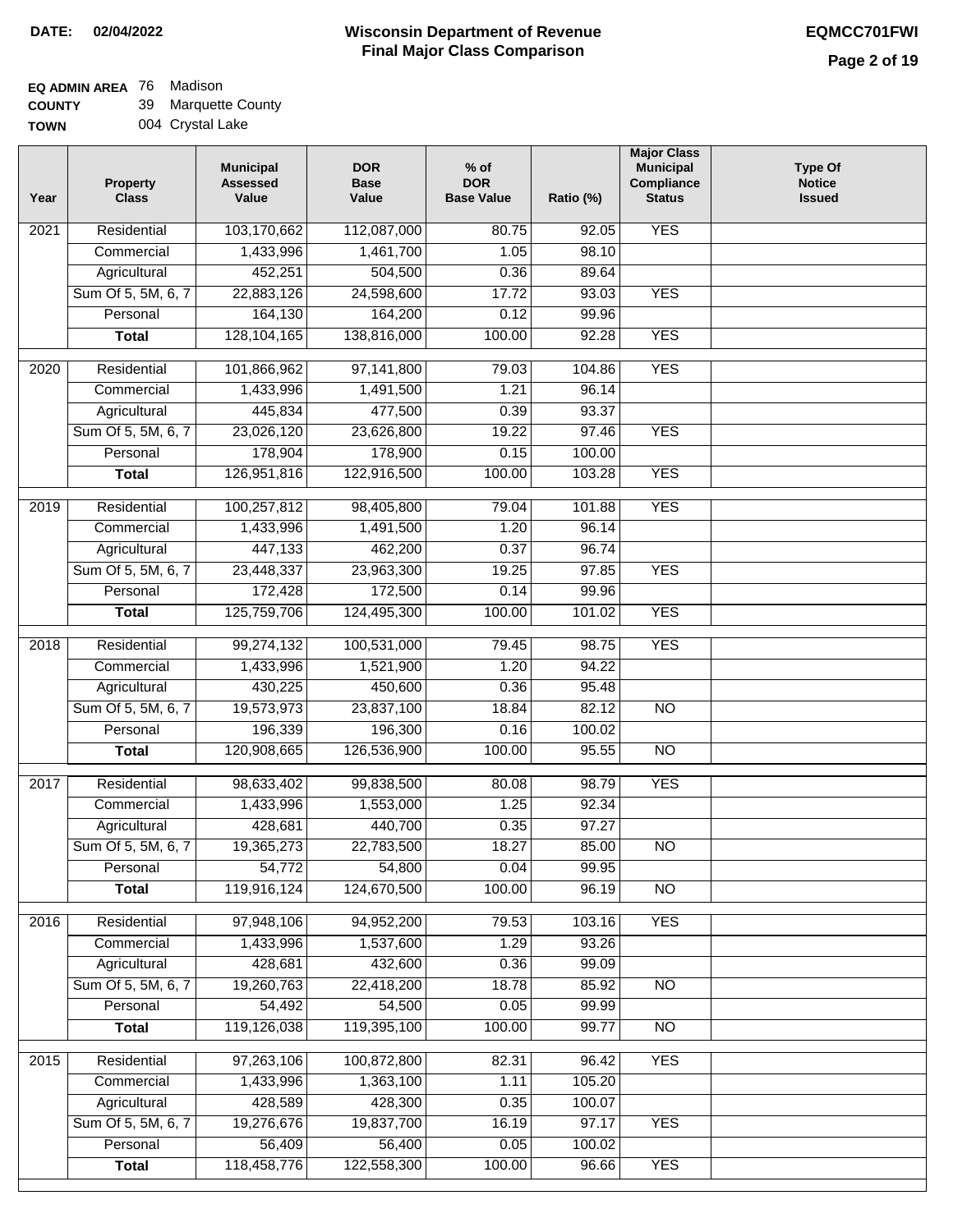#### **Wisconsin Department of Revenue Final Major Class Comparison DATE: 02/04/2022 EQMCC701FWI**

#### **EQ ADMIN AREA** 76 Madison  $\sim$

| <b>COUNTY</b> | 39 Marquette County |
|---------------|---------------------|
| <b>TOWN</b>   | 006 Douglas         |

| Year | Property<br><b>Class</b> | <b>Municipal</b><br><b>Assessed</b><br>Value | <b>DOR</b><br><b>Base</b><br>Value | $%$ of<br><b>DOR</b><br><b>Base Value</b> | Ratio (%) | <b>Major Class</b><br><b>Municipal</b><br>Compliance<br><b>Status</b> | <b>Type Of</b><br><b>Notice</b><br><b>Issued</b> |
|------|--------------------------|----------------------------------------------|------------------------------------|-------------------------------------------|-----------|-----------------------------------------------------------------------|--------------------------------------------------|
| 2021 | Residential              | 47,335,373                                   | 61,610,800                         | 69.05                                     | 76.83     | $\overline{NO}$                                                       |                                                  |
|      | Commercial               | 1,804,300                                    | 1,809,000                          | 2.03                                      | 99.74     |                                                                       |                                                  |
|      | Agricultural             | 1,326,011                                    | 1,551,900                          | 1.74                                      | 85.44     |                                                                       |                                                  |
|      | Sum Of 5, 5M, 6, 7       | 21,199,384                                   | 24,203,100                         | 27.13                                     | 87.59     | $\overline{NO}$                                                       |                                                  |
|      | Personal                 | 52,342                                       | 52,300                             | 0.06                                      | 100.08    |                                                                       |                                                  |
|      | <b>Total</b>             | 71,717,410                                   | 89,227,100                         | 100.00                                    | 80.38     | $\overline{NO}$                                                       |                                                  |
| 2020 | Residential              | 46,904,273                                   | 54,624,000                         | 67.38                                     | 85.87     | $\overline{10}$                                                       |                                                  |
|      | Commercial               | 1,800,000                                    | 1,841,500                          | 2.27                                      | 97.75     |                                                                       |                                                  |
|      | Agricultural             | 1,328,117                                    | 1,496,800                          | 1.85                                      | 88.73     |                                                                       |                                                  |
|      | Sum Of 5, 5M, 6, 7       | 21,189,916                                   | 23,051,000                         | 28.43                                     | 91.93     | <b>YES</b>                                                            |                                                  |
|      | Personal                 | 53,172                                       | 53,200                             | 0.07                                      | 99.95     |                                                                       |                                                  |
|      | <b>Total</b>             | 71,275,478                                   | 81,066,500                         | 100.00                                    | 87.92     | $\overline{NO}$                                                       |                                                  |
| 2019 | Residential              | 45,703,573                                   | 50,401,600                         | 65.84                                     | 90.68     | <b>YES</b>                                                            |                                                  |
|      | Commercial               | 1,800,000                                    | 1,841,500                          | 2.41                                      | 97.75     |                                                                       |                                                  |
|      | Agricultural             | 1,333,605                                    | 1,443,400                          | 1.89                                      | 92.39     |                                                                       |                                                  |
|      | Sum Of 5, 5M, 6, 7       | 21,336,022                                   | 22,814,800                         | 29.80                                     | 93.52     | <b>YES</b>                                                            |                                                  |
|      | Personal                 | 55,966                                       | 56,000                             | 0.07                                      | 99.94     |                                                                       |                                                  |
|      | <b>Total</b>             | 70,229,166                                   | 76,557,300                         | 100.00                                    | 91.73     | <b>YES</b>                                                            |                                                  |
| 2018 | Residential              | 45,109,929                                   | 46,514,000                         | 64.21                                     | 96.98     | <b>YES</b>                                                            |                                                  |
|      | Commercial               | 1,800,000                                    | 1,879,100                          | 2.59                                      | 95.79     |                                                                       |                                                  |
|      | Agricultural             | 1,332,807                                    | 1,401,900                          | 1.94                                      | 95.07     |                                                                       |                                                  |
|      | Sum Of 5, 5M, 6, 7       | 21,331,297                                   | 22,588,600                         | 31.18                                     | 94.43     | <b>YES</b>                                                            |                                                  |
|      | Personal                 | 55,354                                       | 55,300                             | 0.08                                      | 100.10    |                                                                       |                                                  |
|      | <b>Total</b>             | 69,629,387                                   | 72,438,900                         | 100.00                                    | 96.12     | <b>YES</b>                                                            |                                                  |
| 2017 | Residential              | 44,728,829                                   | 44,750,300                         | 63.18                                     | 99.95     | <b>YES</b>                                                            |                                                  |
|      | Commercial               | 1,800,000                                    | 1,917,400                          | 2.71                                      | 93.88     |                                                                       |                                                  |
|      | Agricultural             | 1,332,232                                    | 1,370,800                          | 1.94                                      | 97.19     |                                                                       |                                                  |
|      | Sum Of 5, 5M, 6, 7       | 21,086,227                                   | 22,714,500                         | 32.07                                     | 92.83     | <b>YES</b>                                                            |                                                  |
|      | Personal                 | 82,162                                       | 82,200                             | 0.12                                      | 99.95     |                                                                       |                                                  |
|      | <b>Total</b>             | 69,029,450                                   | 70,835,200                         | 100.00                                    | 97.45     | <b>YES</b>                                                            |                                                  |
| 2016 | Residential              | 43,654,639                                   | 44,965,700                         | 63.91                                     | 97.08     | <b>YES</b>                                                            |                                                  |
|      | Commercial               | 1,297,700                                    | 1,917,400                          | 2.73                                      | 67.68     |                                                                       |                                                  |
|      | Agricultural             | 1,323,346                                    | 1,336,400                          | 1.90                                      | 99.02     |                                                                       |                                                  |
|      | Sum Of 5, 5M, 6, 7       | 21,081,822                                   | 22,046,000                         | 31.34                                     | 95.63     | <b>YES</b>                                                            |                                                  |
|      | Personal                 | 89,732                                       | 89,800                             | 0.13                                      | 99.92     |                                                                       |                                                  |
|      | <b>Total</b>             | 67,447,239                                   | 70,355,300                         | 100.00                                    | 95.87     | <b>YES</b>                                                            |                                                  |
| 2015 | Residential              | 42,856,939                                   | 38,733,200                         | 62.77                                     | 110.65    | $\overline{NO}$                                                       |                                                  |
|      | Commercial               | 1,297,700                                    | 1,254,200                          | 2.03                                      | 103.47    |                                                                       |                                                  |
|      | Agricultural             | 1,323,810                                    | 1,323,900                          | 2.15                                      | 99.99     |                                                                       |                                                  |
|      | Sum Of 5, 5M, 6, 7       | 21,097,422                                   | 20,322,600                         | 32.93                                     | 103.81    | <b>YES</b>                                                            |                                                  |
|      | Personal                 | 75,956                                       | 75,900                             | 0.12                                      | 100.07    |                                                                       |                                                  |
|      | <b>Total</b>             | 66,651,827                                   | 61,709,800                         | 100.00                                    | 108.01    | $\overline{NO}$                                                       |                                                  |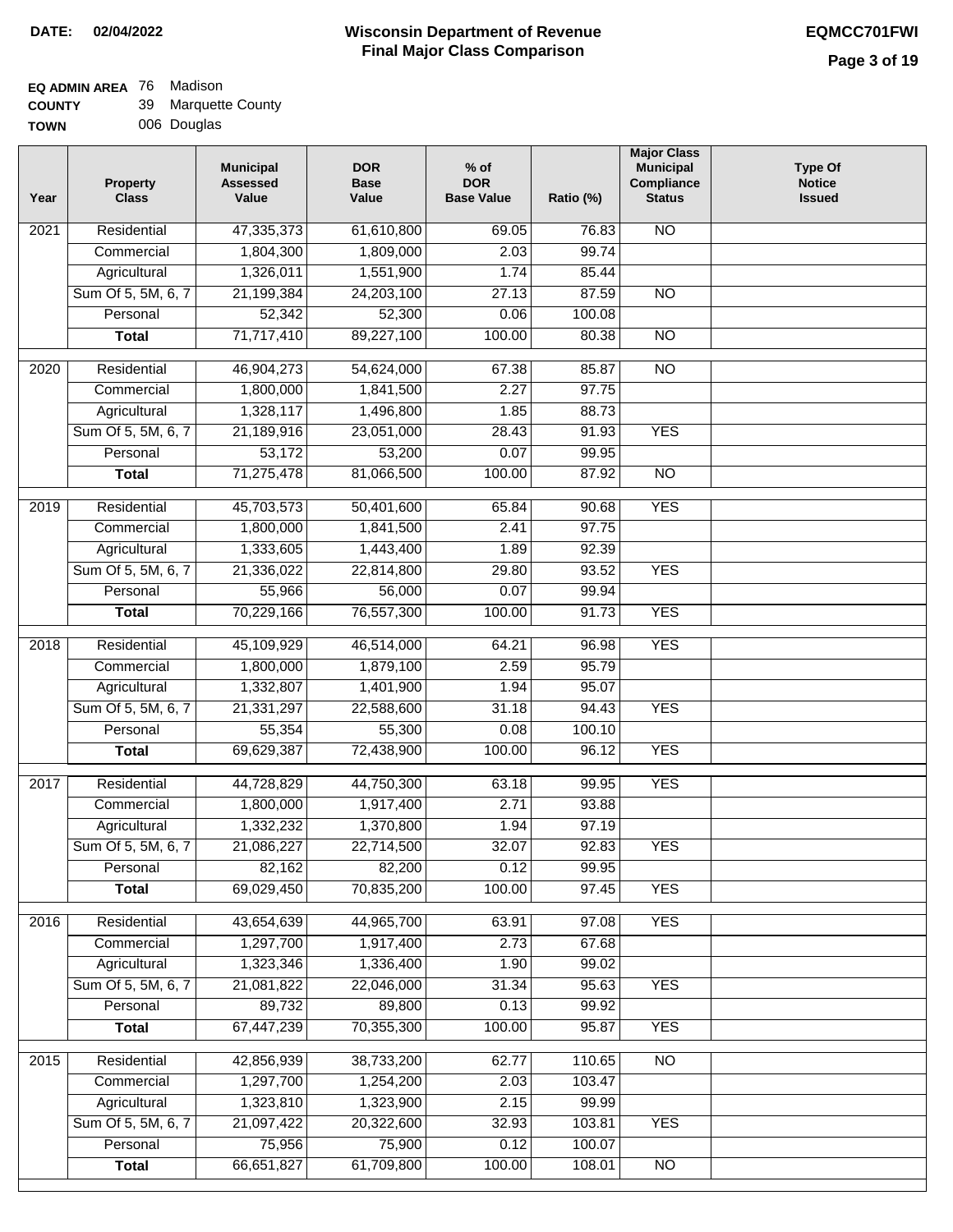#### **EQ ADMIN AREA** 76 Madison  $\sim$

| <b>COUNTY</b> | 39 Marquette County |
|---------------|---------------------|
| <b>TOWN</b>   | 008 Harris          |

| Year              | <b>Property</b><br><b>Class</b> | <b>Municipal</b><br><b>Assessed</b><br>Value | <b>DOR</b><br><b>Base</b><br>Value | $%$ of<br><b>DOR</b><br><b>Base Value</b> | Ratio (%)       | <b>Major Class</b><br><b>Municipal</b><br>Compliance<br><b>Status</b> | <b>Type Of</b><br><b>Notice</b><br><b>Issued</b> |
|-------------------|---------------------------------|----------------------------------------------|------------------------------------|-------------------------------------------|-----------------|-----------------------------------------------------------------------|--------------------------------------------------|
| $\overline{202}1$ | Residential                     | 49,065,900                                   | 58,612,500                         | 69.62                                     | 83.71           | <b>NO</b>                                                             |                                                  |
|                   | Commercial                      | 3,574,700                                    | 3,722,900                          | 4.42                                      | 96.02           |                                                                       |                                                  |
|                   | Agricultural                    | 885,600                                      | 942,400                            | 1.12                                      | 93.97           |                                                                       |                                                  |
|                   | Sum Of 5, 5M, 6, 7              | 20,013,700                                   | 20,554,700                         | 24.41                                     | 97.37           | <b>YES</b>                                                            |                                                  |
|                   | Personal                        | 339,000                                      | 360,700                            | 0.43                                      | 93.98           |                                                                       |                                                  |
|                   | <b>Total</b>                    | 73,878,900                                   | 84,193,200                         | 100.00                                    | 87.75           | $\overline{NO}$                                                       |                                                  |
| $\overline{2020}$ | Residential                     | 48,622,800                                   | 52,859,800                         | 67.49                                     | 91.98           | <b>YES</b>                                                            |                                                  |
|                   | Commercial                      | 3,506,000                                    | 3,724,300                          | 4.76                                      | 94.14           |                                                                       |                                                  |
|                   | Agricultural                    | 903,500                                      | 904,200                            | 1.15                                      | 99.92           |                                                                       |                                                  |
|                   | Sum Of 5, 5M, 6, 7              | 20,080,100                                   | 20,418,500                         | 26.07                                     | 98.34           | <b>YES</b>                                                            |                                                  |
|                   | Personal                        | 399,100                                      | 415,700                            | 0.53                                      | 96.01           |                                                                       |                                                  |
|                   | <b>Total</b>                    | 73,511,500                                   | 78,322,500                         | 100.00                                    | 93.86           | <b>YES</b>                                                            |                                                  |
|                   |                                 |                                              |                                    |                                           |                 |                                                                       |                                                  |
| 2019              | Residential                     | 48,101,400                                   | 50,351,300                         | 66.17                                     | 95.53           | <b>YES</b>                                                            |                                                  |
|                   | Commercial                      | 3,464,000                                    | 3,682,200                          | 4.84                                      | 94.07           |                                                                       |                                                  |
|                   | Agricultural                    | 902,500                                      | 865,400                            | 1.14                                      | 104.29          |                                                                       |                                                  |
|                   | Sum Of 5, 5M, 6, 7              | 20,458,200                                   | 20,802,700                         | 27.34                                     | 98.34           | <b>YES</b>                                                            |                                                  |
|                   | Personal<br><b>Total</b>        | 397,900<br>73,324,000                        | 397,900<br>76,099,500              | 0.52<br>100.00                            | 100.00<br>96.35 | <b>YES</b>                                                            |                                                  |
|                   |                                 |                                              |                                    |                                           |                 |                                                                       |                                                  |
| 2018              | Residential                     | 47,768,300                                   | 47,199,900                         | 65.22                                     | 101.20          | <b>YES</b>                                                            |                                                  |
|                   | Commercial                      | 3,238,400                                    | 3,491,500                          | 4.82                                      | 92.75           |                                                                       |                                                  |
|                   | Agricultural                    | 903,600                                      | 843,900                            | 1.17                                      | 107.07          |                                                                       |                                                  |
|                   | Sum Of 5, 5M, 6, 7              | 20,649,100                                   | 20,409,700                         | 28.20                                     | 101.17          | <b>YES</b>                                                            |                                                  |
|                   | Personal                        | 417,800                                      | 422,100                            | 0.58                                      | 98.98           |                                                                       |                                                  |
|                   | <b>Total</b>                    | 72,977,200                                   | 72,367,100                         | 100.00                                    | 100.84          | <b>YES</b>                                                            |                                                  |
| 2017              | Residential                     | 47,372,800                                   | 45,437,200                         | 64.52                                     | 104.26          | <b>YES</b>                                                            |                                                  |
|                   | Commercial                      | 3,208,500                                    | 3,461,300                          | 4.91                                      | 92.70           |                                                                       |                                                  |
|                   | Agricultural                    | 902,100                                      | 820,000                            | 1.16                                      | 110.01          |                                                                       |                                                  |
|                   | Sum Of 5, 5M, 6, 7              | 20,793,100                                   | 20,324,800                         | 28.86                                     | 102.30          | <b>YES</b>                                                            |                                                  |
|                   | Personal                        | 384,900                                      | 384,900                            | 0.55                                      | 100.00          |                                                                       |                                                  |
|                   | <b>Total</b>                    | 72,661,400                                   | 70,428,200                         | 100.00                                    | 103.17          | <b>YES</b>                                                            |                                                  |
| 2016              | Residential                     | 47,182,700                                   | 43,919,400                         | 63.43                                     | 107.43          | <b>YES</b>                                                            |                                                  |
|                   | Commercial                      | 3,208,500                                    | 3,427,100                          | 4.95                                      | 93.62           |                                                                       |                                                  |
|                   | Agricultural                    | 901,000                                      | 805,500                            | 1.16                                      | 111.86          |                                                                       |                                                  |
|                   | Sum Of 5, 5M, 6, 7              | 21,129,500                                   | 20,676,100                         | 29.86                                     | 102.19          | <b>YES</b>                                                            |                                                  |
|                   | Personal                        | 442,000                                      | 417,000                            | 0.60                                      | 106.00          |                                                                       |                                                  |
|                   | <b>Total</b>                    | 72,863,700                                   | 69,245,100                         | 100.00                                    | 105.23          | <b>YES</b>                                                            |                                                  |
|                   | Residential                     |                                              |                                    |                                           | 96.92           | <b>YES</b>                                                            |                                                  |
| 2015              | Commercial                      | 46,934,600<br>3,103,700                      | 48,427,000<br>3,190,500            | 70.63<br>4.65                             | 97.28           |                                                                       |                                                  |
|                   | Agricultural                    | 901,000                                      | 796,800                            | 1.16                                      | 113.08          |                                                                       |                                                  |
|                   | Sum Of 5, 5M, 6, 7              | 21,129,200                                   | 15,671,800                         | 22.86                                     | 134.82          | <b>NO</b>                                                             |                                                  |
|                   | Personal                        | 458,300                                      | 482,400                            | 0.70                                      | 95.00           |                                                                       |                                                  |
|                   | <b>Total</b>                    | 72,526,800                                   | 68,568,500                         | 100.00                                    | 105.77          | NO                                                                    |                                                  |
|                   |                                 |                                              |                                    |                                           |                 |                                                                       |                                                  |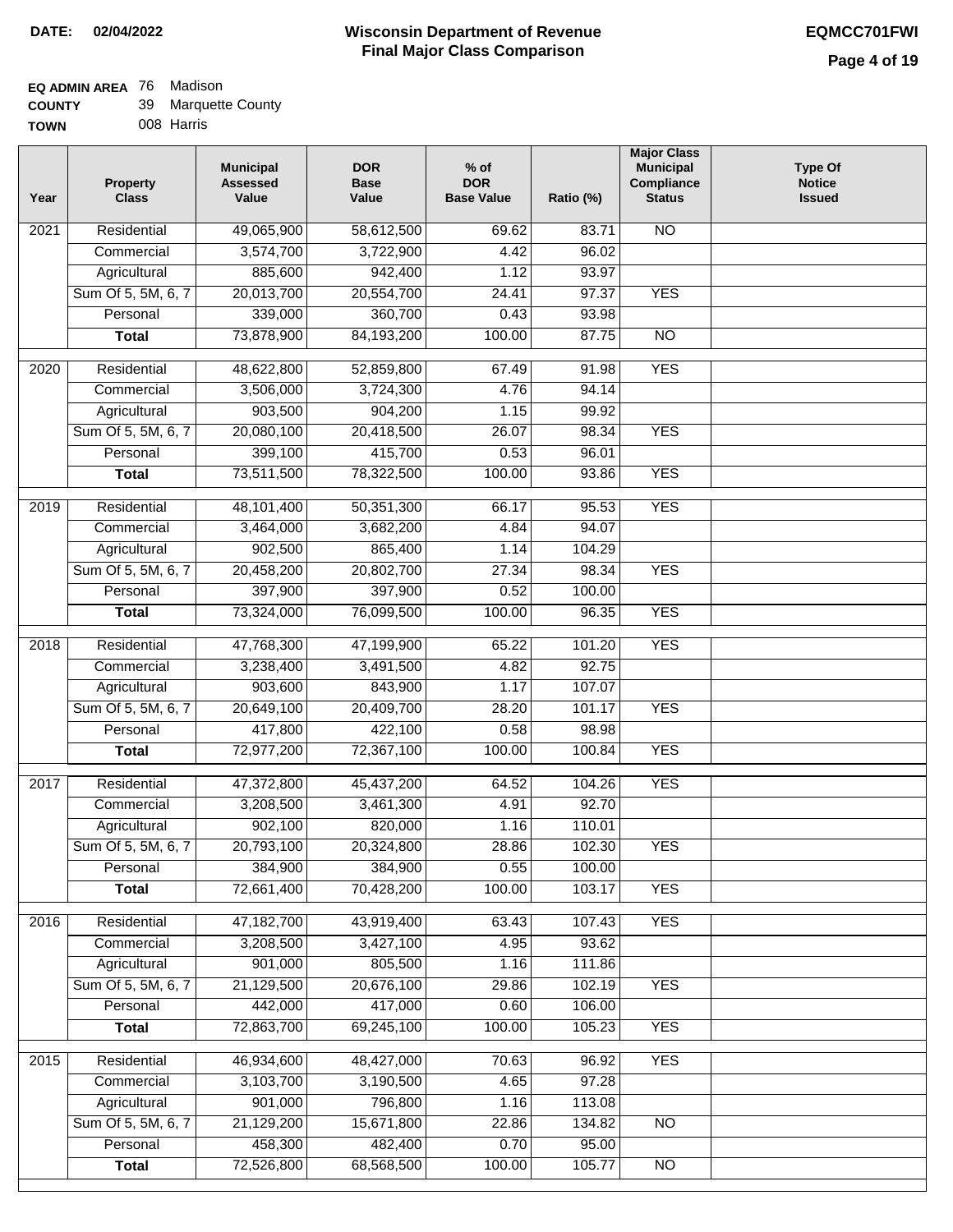### **EQ ADMIN AREA** 76 Madison

| <b>COUNTY</b> | 39 Marquette County |
|---------------|---------------------|
|---------------|---------------------|

**TOWN** 010 Mecan

| Year              | <b>Property</b><br><b>Class</b> | <b>Municipal</b><br><b>Assessed</b><br>Value | <b>DOR</b><br><b>Base</b><br>Value | $%$ of<br><b>DOR</b><br><b>Base Value</b> | Ratio (%) | <b>Major Class</b><br><b>Municipal</b><br>Compliance<br><b>Status</b> | <b>Type Of</b><br><b>Notice</b><br><b>Issued</b> |
|-------------------|---------------------------------|----------------------------------------------|------------------------------------|-------------------------------------------|-----------|-----------------------------------------------------------------------|--------------------------------------------------|
| $\overline{202}1$ | Residential                     | 85,317,300                                   | 85,822,800                         | 70.30                                     | 99.41     | <b>YES</b>                                                            |                                                  |
|                   | Commercial                      | 6,434,700                                    | 7,609,200                          | 6.23                                      | 84.56     |                                                                       |                                                  |
|                   | Agricultural                    | 682,300                                      | 682,300                            | 0.56                                      | 100.00    |                                                                       |                                                  |
|                   | Sum Of 5, 5M, 6, 7              | 20,810,000                                   | 23,262,000                         | 19.05                                     | 89.46     | $\overline{NO}$                                                       |                                                  |
|                   | Personal                        | 4,710,400                                    | 4,710,400                          | 3.86                                      | 100.00    |                                                                       |                                                  |
|                   | <b>Total</b>                    | 117,954,700                                  | 122,086,700                        | 100.00                                    | 96.62     | $\overline{NO}$                                                       |                                                  |
| $\overline{2020}$ | Residential                     | 84,489,700                                   | 87,867,400                         | 71.53                                     | 96.16     | <b>YES</b>                                                            |                                                  |
|                   | Commercial                      | 6,627,600                                    | 7,977,800                          | 6.49                                      | 83.08     |                                                                       |                                                  |
|                   | Agricultural                    | 654,900                                      | 655,000                            | 0.53                                      | 99.98     |                                                                       |                                                  |
|                   | Sum Of 5, 5M, 6, 7              | 20,666,900                                   | 21,628,100                         | 17.61                                     | 95.56     | <b>YES</b>                                                            |                                                  |
|                   | Personal                        | 4,605,700                                    | 4,703,600                          | 3.83                                      | 97.92     |                                                                       |                                                  |
|                   | <b>Total</b>                    | 117,044,800                                  | 122,831,900                        | 100.00                                    | 95.29     | <b>YES</b>                                                            |                                                  |
| 2019              | Residential                     | 84,398,600                                   | 85,370,800                         | 71.43                                     | 98.86     | <b>YES</b>                                                            |                                                  |
|                   | Commercial                      | 6,193,500                                    | 7,544,800                          | 6.31                                      | 82.09     |                                                                       |                                                  |
|                   | Agricultural                    | 629,300                                      | 628,800                            | 0.53                                      | 100.08    |                                                                       |                                                  |
|                   | Sum Of 5, 5M, 6, 7              | 21,176,300                                   | 21,258,400                         | 17.79                                     | 99.61     | <b>YES</b>                                                            |                                                  |
|                   | Personal                        | 4,635,100                                    | 4,720,500                          | 3.95                                      | 98.19     |                                                                       |                                                  |
|                   | <b>Total</b>                    | 117,032,800                                  | 119,523,300                        | 100.00                                    | 97.92     | <b>YES</b>                                                            |                                                  |
|                   |                                 |                                              |                                    |                                           |           |                                                                       |                                                  |
| 2018              | Residential                     | 83,913,900                                   | 84,887,200                         | 71.54                                     | 98.85     | <b>YES</b>                                                            |                                                  |
|                   | Commercial                      | 6,186,600                                    | 7,691,600                          | 6.48                                      | 80.43     |                                                                       |                                                  |
|                   | Agricultural                    | 617,200                                      | 616,600                            | 0.52                                      | 100.10    |                                                                       |                                                  |
|                   | Sum Of 5, 5M, 6, 7              | 21,083,000                                   | 20,704,300                         | 17.45                                     | 101.83    | <b>YES</b>                                                            |                                                  |
|                   | Personal                        | 4,705,600                                    | 4,753,100                          | 4.01                                      | 99.00     |                                                                       |                                                  |
|                   | <b>Total</b>                    | 116,506,300                                  | 118,652,800                        | 100.00                                    | 98.19     | <b>YES</b>                                                            |                                                  |
| 2017              | Residential                     | 83,424,800                                   | 83,466,600                         | 71.74                                     | 99.95     | <b>YES</b>                                                            |                                                  |
|                   | Commercial                      | 6,168,500                                    | 7,829,900                          | 6.73                                      | 78.78     |                                                                       |                                                  |
|                   | Agricultural                    | 600,100                                      | 600,500                            | 0.52                                      | 99.93     |                                                                       |                                                  |
|                   | Sum Of 5, 5M, 6, 7              | 20,678,600                                   | 19,782,600                         | 17.00                                     | 104.53    | <b>YES</b>                                                            |                                                  |
|                   | Personal                        | 4,725,755                                    | 4,661,000                          | 4.01                                      | 101.39    |                                                                       |                                                  |
|                   | <b>Total</b>                    | 115,597,755                                  | 116,340,600                        | 100.00                                    | 99.36     | <b>YES</b>                                                            |                                                  |
| 2016              | Residential                     | 82,787,300                                   | 81,013,200                         | 71.31                                     | 102.19    | <b>YES</b>                                                            |                                                  |
|                   | Commercial                      | 6,257,700                                    | 7,705,900                          | 6.78                                      | 81.21     |                                                                       |                                                  |
|                   | Agricultural                    | 591,400                                      | 590,600                            | 0.52                                      | 100.14    |                                                                       |                                                  |
|                   | Sum Of 5, 5M, 6, 7              | 20,850,000                                   | 19,593,600                         | 17.25                                     | 106.41    | <b>YES</b>                                                            |                                                  |
|                   | Personal                        | 4,709,045                                    | 4,709,000                          | 4.14                                      | 100.00    |                                                                       |                                                  |
|                   | <b>Total</b>                    | 115, 195, 445                                | 113,612,300                        | 100.00                                    | 101.39    | <b>YES</b>                                                            |                                                  |
| 2015              | Residential                     | 83,182,400                                   | 82,061,900                         | 72.76                                     | 101.37    | <b>YES</b>                                                            |                                                  |
|                   | Commercial                      | 6,003,600                                    | 5,966,800                          | 5.29                                      | 100.62    | <b>YES</b>                                                            |                                                  |
|                   | Agricultural                    | 584,700                                      | 584,300                            | 0.52                                      | 100.07    |                                                                       |                                                  |
|                   | Sum Of 5, 5M, 6, 7              | 20,793,800                                   | 19,280,200                         | 17.10                                     | 107.85    | <b>YES</b>                                                            |                                                  |
|                   | Personal                        | 4,888,245                                    | 4,888,200                          | 4.33                                      | 100.00    |                                                                       |                                                  |
|                   | <b>Total</b>                    | 115,452,745                                  | 112,781,400                        | 100.00                                    | 102.37    | <b>YES</b>                                                            |                                                  |
|                   |                                 |                                              |                                    |                                           |           |                                                                       |                                                  |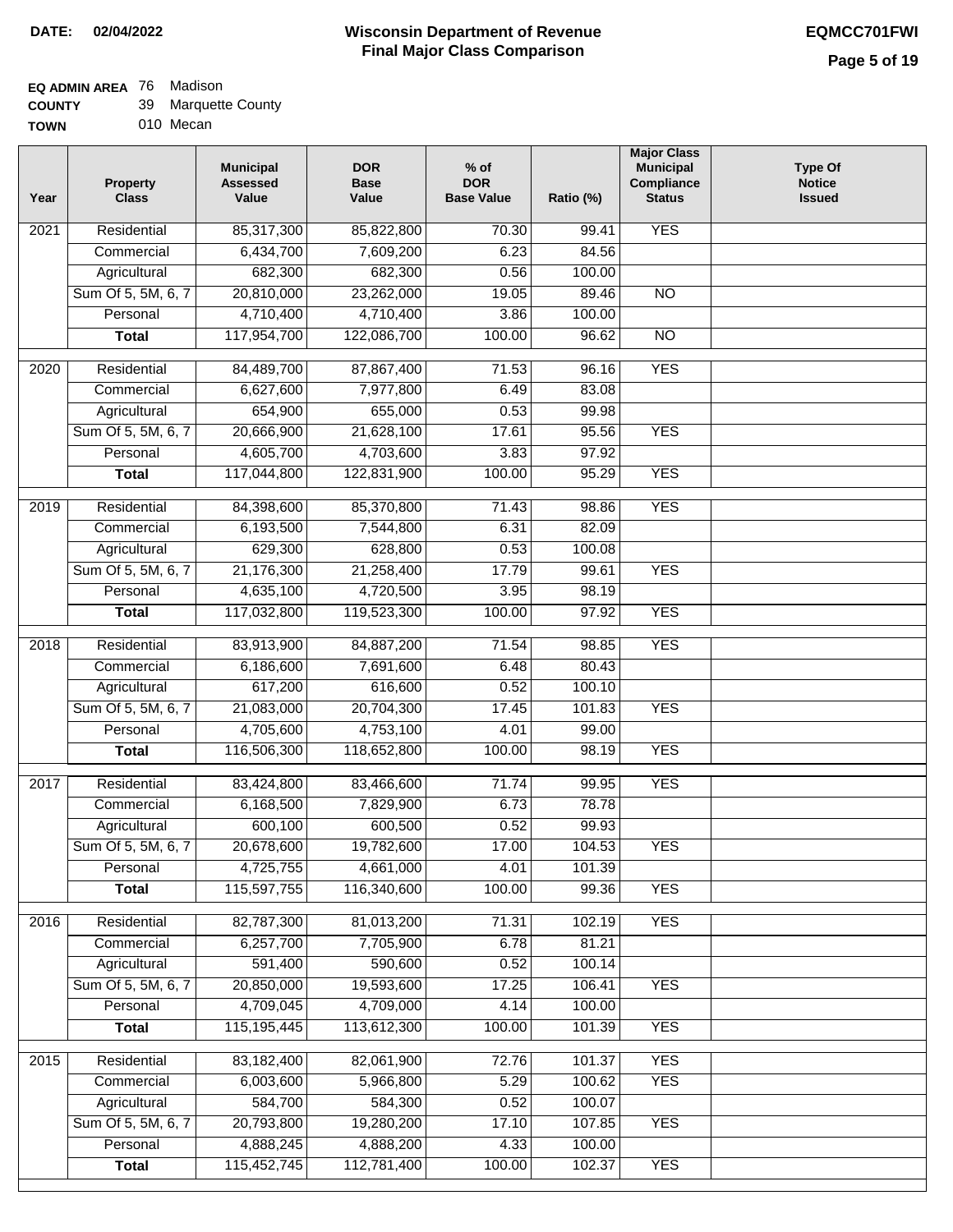### **EQ ADMIN AREA** 76 Madison

| <b>COUNTY</b> | 39 Marquette County |
|---------------|---------------------|
|---------------|---------------------|

| Year              | <b>Property</b><br><b>Class</b> | <b>Municipal</b><br><b>Assessed</b><br>Value | <b>DOR</b><br><b>Base</b><br>Value | $%$ of<br><b>DOR</b><br><b>Base Value</b> | Ratio (%) | <b>Major Class</b><br><b>Municipal</b><br>Compliance<br><b>Status</b> | <b>Type Of</b><br><b>Notice</b><br><b>Issued</b> |
|-------------------|---------------------------------|----------------------------------------------|------------------------------------|-------------------------------------------|-----------|-----------------------------------------------------------------------|--------------------------------------------------|
| 2021              | Residential                     | 121,079,600                                  | 143,402,900                        | 81.56                                     | 84.43     | <b>NO</b>                                                             |                                                  |
|                   | Commercial                      | 7,449,200                                    | 8,279,100                          | 4.71                                      | 89.98     |                                                                       |                                                  |
|                   | Agricultural                    | 748,100                                      | 747,900                            | 0.43                                      | 100.03    |                                                                       |                                                  |
|                   | Sum Of 5, 5M, 6, 7              | 18,856,500                                   | 21,831,700                         | 12.42                                     | 86.37     | $\overline{NO}$                                                       |                                                  |
|                   | Personal                        | 1,572,300                                    | 1,572,300                          | 0.89                                      | 100.00    |                                                                       |                                                  |
|                   | <b>Total</b>                    | 149,705,700                                  | 175,833,900                        | 100.00                                    | 85.14     | $\overline{NO}$                                                       |                                                  |
| $\overline{2020}$ | Residential                     | 119,588,300                                  | 126,730,600                        | 80.29                                     | 94.36     | <b>YES</b>                                                            |                                                  |
|                   | Commercial                      | 7,440,600                                    | 8,439,300                          | 5.35                                      | 88.17     |                                                                       |                                                  |
|                   | Agricultural                    | 724,100                                      | 724,200                            | 0.46                                      | 99.99     |                                                                       |                                                  |
|                   | Sum Of 5, 5M, 6, 7              | 18,604,000                                   | 20,392,200                         | 12.92                                     | 91.23     | <b>YES</b>                                                            |                                                  |
|                   | Personal                        | 1,551,700                                    | 1,551,700                          | 0.98                                      | 100.00    |                                                                       |                                                  |
|                   | <b>Total</b>                    | 147,908,700                                  | 157,838,000                        | 100.00                                    | 93.71     | <b>YES</b>                                                            |                                                  |
|                   |                                 |                                              |                                    |                                           |           |                                                                       |                                                  |
| $\frac{2019}{ }$  | Residential                     | 117,592,400                                  | 121,302,500                        | 80.12                                     | 96.94     | <b>YES</b>                                                            |                                                  |
|                   | Commercial                      | 7,389,300                                    | 8,378,200                          | 5.53                                      | 88.20     |                                                                       |                                                  |
|                   | Agricultural                    | 696,600                                      | 696,100                            | 0.46                                      | 100.07    |                                                                       |                                                  |
|                   | Sum Of 5, 5M, 6, 7              | 18,389,800                                   | 19,505,600                         | 12.88                                     | 94.28     | <b>YES</b>                                                            |                                                  |
|                   | Personal                        | 1,483,200                                    | 1,520,500                          | 1.00                                      | 97.55     |                                                                       |                                                  |
|                   | <b>Total</b>                    | 145,551,300                                  | 151,402,900                        | 100.00                                    | 96.14     | <b>YES</b>                                                            |                                                  |
| 2018              | Residential                     | 116,218,800                                  | 120,004,100                        | 80.54                                     | 96.85     | <b>YES</b>                                                            |                                                  |
|                   | Commercial                      | 7,339,700                                    | 8,497,400                          | 5.70                                      | 86.38     |                                                                       |                                                  |
|                   | Agricultural                    | 674,600                                      | 674,400                            | 0.45                                      | 100.03    |                                                                       |                                                  |
|                   | Sum Of 5, 5M, 6, 7              | 16,158,800                                   | 18,225,000                         | 12.23                                     | 88.66     | <b>NO</b>                                                             |                                                  |
|                   | Personal                        | 1,506,400                                    | 1,593,400                          | 1.07                                      | 94.54     |                                                                       |                                                  |
|                   | <b>Total</b>                    | 141,898,300                                  | 148,994,300                        | 100.00                                    | 95.24     | $\overline{10}$                                                       |                                                  |
| 2017              | Residential                     | 115,514,200                                  | 120,385,300                        | 80.39                                     | 95.95     | <b>YES</b>                                                            |                                                  |
|                   | Commercial                      | 7,402,000                                    | 8,934,400                          | 5.97                                      | 82.85     |                                                                       |                                                  |
|                   | Agricultural                    | 654,500                                      | 654,500                            | 0.44                                      | 100.00    |                                                                       |                                                  |
|                   | Sum Of 5, 5M, 6, 7              | 16,447,300                                   | 18, 164, 700                       | 12.13                                     | 90.55     | <b>YES</b>                                                            |                                                  |
|                   | Personal                        | 1,569,100                                    | 1,617,600                          | 1.08                                      | 97.00     |                                                                       |                                                  |
|                   | <b>Total</b>                    | 141,587,100                                  | 149,756,500                        | 100.00                                    | 94.54     | <b>YES</b>                                                            |                                                  |
| 2016              | Residential                     | 114,567,000                                  | 118,084,900                        | 80.38                                     | 97.02     | <b>YES</b>                                                            |                                                  |
|                   | Commercial                      | 7,344,700                                    | 8,790,900                          | 5.98                                      | 83.55     |                                                                       |                                                  |
|                   | Agricultural                    | 640,200                                      | 639,300                            | 0.44                                      | 100.14    |                                                                       |                                                  |
|                   | Sum Of 5, 5M, 6, 7              | 16,264,300                                   | 17,844,300                         | 12.15                                     | 91.15     | <b>YES</b>                                                            |                                                  |
|                   | Personal                        | 1,554,180                                    | 1,554,200                          | 1.06                                      | 100.00    |                                                                       |                                                  |
|                   | <b>Total</b>                    | 140,370,380                                  | 146,913,600                        | 100.00                                    | 95.55     | <b>YES</b>                                                            |                                                  |
| 2015              | Residential                     | 113,570,900                                  | 106,902,800                        | 80.39                                     | 106.24    | <b>YES</b>                                                            |                                                  |
|                   | Commercial                      | 6,875,200                                    | 6,622,500                          | 4.98                                      | 103.82    |                                                                       |                                                  |
|                   | Agricultural                    | 632,900                                      | 632,900                            | 0.48                                      | 100.00    |                                                                       |                                                  |
|                   | Sum Of 5, 5M, 6, 7              | 16,250,600                                   | 17,396,900                         | 13.08                                     | 93.41     | <b>YES</b>                                                            |                                                  |
|                   | Personal                        | 1,473,180                                    | 1,430,200                          | 1.08                                      | 103.01    |                                                                       |                                                  |
|                   | <b>Total</b>                    | 138,802,780                                  | 132,985,300                        | 100.00                                    | 104.37    | <b>YES</b>                                                            |                                                  |
|                   |                                 |                                              |                                    |                                           |           |                                                                       |                                                  |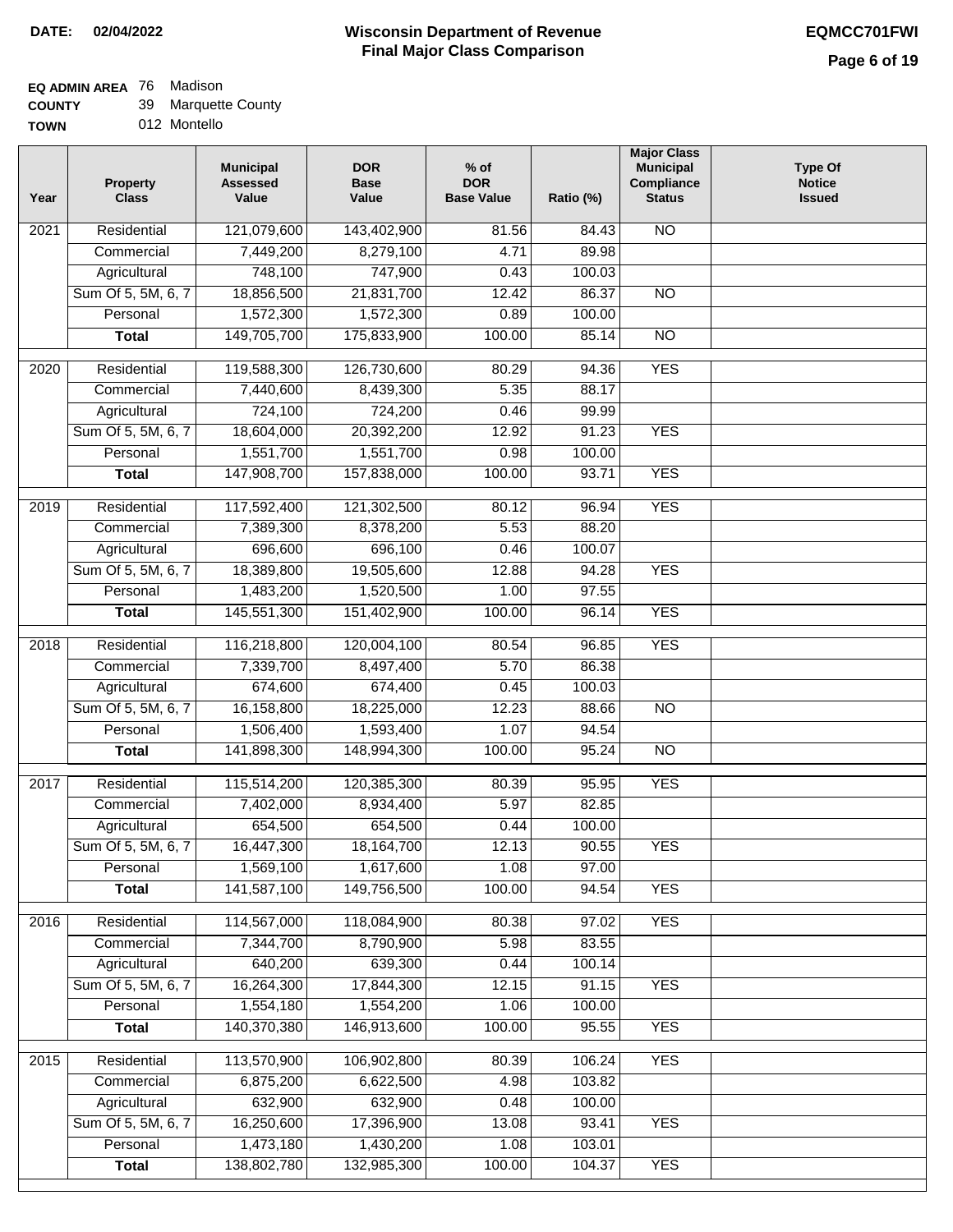## **EQ ADMIN AREA** 76 Madison

**COUNTY** 39 Marquette County

**TOWN** 014 Moundville

| Year              | <b>Property</b><br><b>Class</b> | <b>Municipal</b><br><b>Assessed</b><br>Value | <b>DOR</b><br><b>Base</b><br>Value | $%$ of<br><b>DOR</b><br><b>Base Value</b> | Ratio (%)        | <b>Major Class</b><br><b>Municipal</b><br>Compliance<br><b>Status</b> | <b>Type Of</b><br><b>Notice</b><br><b>Issued</b> |
|-------------------|---------------------------------|----------------------------------------------|------------------------------------|-------------------------------------------|------------------|-----------------------------------------------------------------------|--------------------------------------------------|
| $\overline{202}1$ | Residential                     | 28,026,900                                   | 31,818,400                         | 58.26                                     | 88.08            | N <sub>O</sub>                                                        |                                                  |
|                   | Commercial                      | 5,353,600                                    | 5,699,800                          | 10.44                                     | 93.93            | <b>YES</b>                                                            |                                                  |
|                   | Agricultural                    | 972,400                                      | 991,500                            | 1.82                                      | 98.07            |                                                                       |                                                  |
|                   | Sum Of 5, 5M, 6, 7              | 13,181,500                                   | 15,673,700                         | 28.70                                     | 84.10            | $\overline{NO}$                                                       |                                                  |
|                   | Personal                        | 426,000                                      | 434,700                            | 0.80                                      | 98.00            |                                                                       |                                                  |
|                   | <b>Total</b>                    | 47,960,400                                   | 54,618,100                         | 100.00                                    | 87.81            | $\overline{NO}$                                                       |                                                  |
| $\overline{2020}$ | Residential                     | 27,708,500                                   | 28,119,200                         | 56.35                                     | 98.54            | <b>YES</b>                                                            |                                                  |
|                   | Commercial                      | 5,288,400                                    | 5,748,300                          | 11.52                                     | 92.00            | <b>YES</b>                                                            |                                                  |
|                   | Agricultural                    | 935,600                                      | 953,000                            | 1.91                                      | 98.17            |                                                                       |                                                  |
|                   | Sum Of 5, 5M, 6, 7              | 13,173,200                                   | 14,630,200                         | 29.32                                     | 90.04            | <b>YES</b>                                                            |                                                  |
|                   | Personal                        | 442,400                                      | 451,500                            | 0.90                                      | 97.98            |                                                                       |                                                  |
|                   | <b>Total</b>                    | 47,548,100                                   | 49,902,200                         | 100.00                                    | 95.28            | <b>YES</b>                                                            |                                                  |
| 2019              | Residential                     | 26,957,600                                   | 25,819,800                         | 54.68                                     | 104.41           | <b>YES</b>                                                            |                                                  |
|                   | Commercial                      | 5,288,400                                    | 5,748,300                          | 12.17                                     | 92.00            | <b>YES</b>                                                            |                                                  |
|                   | Agricultural                    | 957,900                                      | 914,700                            | 1.94                                      | 104.72           |                                                                       |                                                  |
|                   | Sum Of 5, 5M, 6, 7              | 12,984,700                                   | 14,358,200                         | 30.40                                     | 90.43            | <b>YES</b>                                                            |                                                  |
|                   | Personal                        | 382,400                                      | 382,400                            | 0.81                                      | 100.00           |                                                                       |                                                  |
|                   | <b>Total</b>                    | 46,571,000                                   | 47,223,400                         | 100.00                                    | 98.62            | <b>YES</b>                                                            |                                                  |
| 2018              | Residential                     | 26,628,800                                   | 24,751,900                         | 54.43                                     | 107.58           | <b>YES</b>                                                            |                                                  |
|                   | Commercial                      | 5,226,000                                    | 5,802,300                          | 12.76                                     | 90.07            | <b>YES</b>                                                            |                                                  |
|                   | Agricultural                    | 959,500                                      | 892,100                            | 1.96                                      | 107.56           |                                                                       |                                                  |
|                   | Sum Of 5, 5M, 6, 7              | 12,542,600                                   | 13,638,700                         | 29.99                                     | 91.96            | <b>YES</b>                                                            |                                                  |
|                   | Personal                        | 391,100                                      | 391,100                            | 0.86                                      | 100.00           |                                                                       |                                                  |
|                   | <b>Total</b>                    | 45,748,000                                   | 45,476,100                         | 100.00                                    | 100.60           | <b>YES</b>                                                            |                                                  |
|                   |                                 |                                              |                                    |                                           |                  |                                                                       |                                                  |
| $\overline{2017}$ | Residential                     | 26,396,900                                   | 24,279,800                         | 54.14                                     | 108.72           | <b>YES</b>                                                            |                                                  |
|                   | Commercial                      | 5,265,800                                    | 5,967,600                          | 13.31                                     | 88.24            | $\overline{N}$                                                        |                                                  |
|                   | Agricultural                    | 960,600                                      | 870,600                            | 1.94                                      | 110.34           |                                                                       |                                                  |
|                   | Sum Of 5, 5M, 6, 7              | 12,445,500                                   | 13,170,500                         | 29.37                                     | 94.50            | <b>YES</b>                                                            |                                                  |
|                   | Personal<br><b>Total</b>        | 556,000<br>45,624,800                        | 556,000<br>44,844,500              | 1.24<br>100.00                            | 100.00<br>101.74 | <b>NO</b>                                                             |                                                  |
|                   |                                 |                                              |                                    |                                           |                  |                                                                       |                                                  |
| 2016              | Residential                     | 26, 171, 300                                 | 23,109,200                         | 55.52                                     | 113.25           | $\overline{NO}$                                                       |                                                  |
|                   | Commercial                      | 4,760,900                                    | 5,462,700                          | 13.13                                     | 87.15            | N <sub>O</sub>                                                        |                                                  |
|                   | Agricultural                    | 963,500                                      | 861,900                            | 2.07                                      | 111.79           |                                                                       |                                                  |
|                   | Sum Of 5, 5M, 6, 7              | 12,243,000                                   | 12,041,800                         | 28.93                                     | 101.67           | <b>YES</b>                                                            |                                                  |
|                   | Personal                        | 154,100                                      | 144,000                            | 0.35                                      | 107.01           |                                                                       |                                                  |
|                   | <b>Total</b>                    | 44,292,800                                   | 41,619,600                         | 100.00                                    | 106.42           | N <sub>O</sub>                                                        |                                                  |
| 2015              | Residential                     | 26, 135, 700                                 | 24,381,300                         | 56.89                                     | 107.20           | <b>YES</b>                                                            |                                                  |
|                   | Commercial                      | 4,565,800                                    | 4,308,800                          | 10.05                                     | 105.96           | <b>YES</b>                                                            |                                                  |
|                   | Agricultural                    | 958,200                                      | 844,500                            | 1.97                                      | 113.46           |                                                                       |                                                  |
|                   | Sum Of 5, 5M, 6, 7              | 12,290,600                                   | 11,646,500                         | 27.17                                     | 105.53           | <b>YES</b>                                                            |                                                  |
|                   | Personal                        | 1,676,800                                    | 1,676,800                          | 3.91                                      | 100.00           |                                                                       |                                                  |
|                   | <b>Total</b>                    | 45,627,100                                   | 42,857,900                         | 100.00                                    | 106.46           | <b>YES</b>                                                            |                                                  |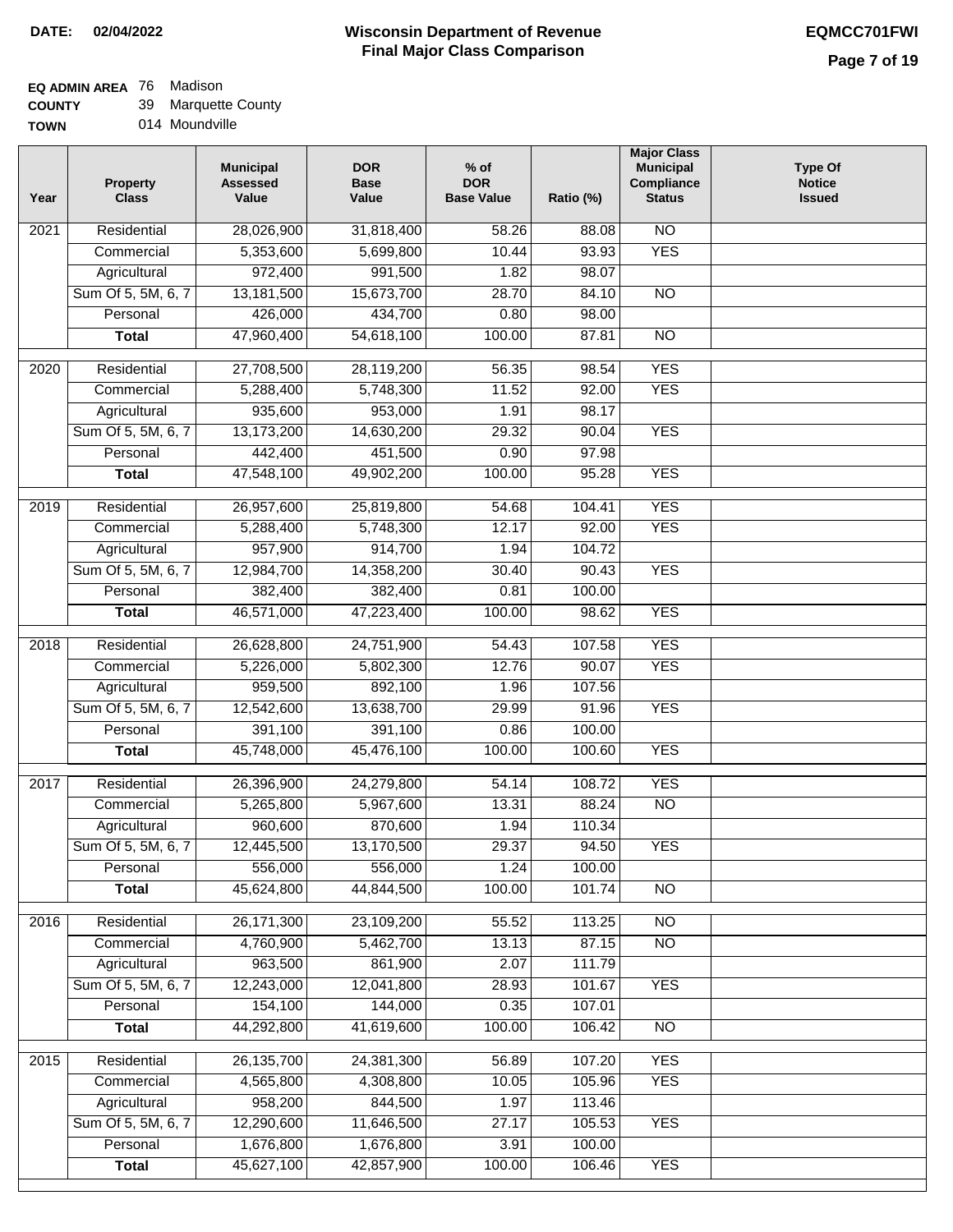### **EQ ADMIN AREA** 76 Madison

| <b>COUNTY</b> | 39 Marquette County |
|---------------|---------------------|
| <b>TOWN</b>   | 016 Neshkoro        |

016 Neshkoro

| Year              | <b>Property</b><br><b>Class</b> | <b>Municipal</b><br><b>Assessed</b><br>Value | <b>DOR</b><br><b>Base</b><br>Value | $%$ of<br><b>DOR</b><br><b>Base Value</b> | Ratio (%) | <b>Major Class</b><br><b>Municipal</b><br>Compliance<br><b>Status</b> | <b>Type Of</b><br><b>Notice</b><br><b>Issued</b> |
|-------------------|---------------------------------|----------------------------------------------|------------------------------------|-------------------------------------------|-----------|-----------------------------------------------------------------------|--------------------------------------------------|
| $\overline{202}1$ | Residential                     | 73,679,100                                   | 82,497,900                         | 83.28                                     | 89.31     | <b>NO</b>                                                             |                                                  |
|                   | Commercial                      | 1,006,900                                    | 1,133,400                          | 1.14                                      | 88.84     |                                                                       |                                                  |
|                   | Agricultural                    | 263,300                                      | 280,100                            | 0.28                                      | 94.00     |                                                                       |                                                  |
|                   | Sum Of 5, 5M, 6, 7              | 13,478,300                                   | 15,137,700                         | 15.28                                     | 89.04     | $\overline{NO}$                                                       |                                                  |
|                   | Personal                        | 12,200                                       | 13,000                             | 0.01                                      | 93.85     |                                                                       |                                                  |
|                   | <b>Total</b>                    | 88,439,800                                   | 99,062,100                         | 100.00                                    | 89.28     | $\overline{NO}$                                                       |                                                  |
| $\overline{2020}$ | Residential                     | 73,283,000                                   | 75,299,900                         | 82.67                                     | 97.32     | <b>YES</b>                                                            |                                                  |
|                   | Commercial                      | 974,300                                      | 1,139,800                          | 1.25                                      | 85.48     |                                                                       |                                                  |
|                   | Agricultural                    | 264,000                                      | 272,100                            | 0.30                                      | 97.02     |                                                                       |                                                  |
|                   | Sum Of 5, 5M, 6, 7              | 13,399,800                                   | 14,333,900                         | 15.74                                     | 93.48     | <b>YES</b>                                                            |                                                  |
|                   | Personal                        | 41,600                                       | 42,800                             | 0.05                                      | 97.20     |                                                                       |                                                  |
|                   | <b>Total</b>                    | 87,962,700                                   | 91,088,500                         | 100.00                                    | 96.57     | <b>YES</b>                                                            |                                                  |
|                   | Residential                     | 72,601,400                                   | 76,043,700                         | 82.65                                     | 95.47     | <b>YES</b>                                                            |                                                  |
| 2019              | Commercial                      | 1,064,200                                    | 1,259,000                          | 1.37                                      | 84.53     |                                                                       |                                                  |
|                   | Agricultural                    | 254,300                                      | 261,700                            | 0.28                                      | 97.17     |                                                                       |                                                  |
|                   | Sum Of 5, 5M, 6, 7              | 13,511,800                                   | 14,401,700                         | 15.65                                     | 93.82     | <b>YES</b>                                                            |                                                  |
|                   | Personal                        | 38,900                                       | 40,100                             | 0.04                                      | 97.01     |                                                                       |                                                  |
|                   | <b>Total</b>                    | 87,470,600                                   | 92,006,200                         | 100.00                                    | 95.07     | <b>YES</b>                                                            |                                                  |
|                   |                                 |                                              |                                    |                                           |           |                                                                       |                                                  |
| 2018              | Residential                     | 72,213,200                                   | 72,077,900                         | 81.84                                     | 100.19    | <b>YES</b>                                                            |                                                  |
|                   | Commercial                      | 1,131,200                                    | 1,284,400                          | 1.46                                      | 88.07     |                                                                       |                                                  |
|                   | Agricultural                    | 251,400                                      | 248,300                            | 0.28                                      | 101.25    |                                                                       |                                                  |
|                   | Sum Of 5, 5M, 6, 7              | 13,512,700                                   | 14,427,100                         | 16.38                                     | 93.66     | <b>YES</b>                                                            |                                                  |
|                   | Personal                        | 36,500                                       | 36,100                             | 0.04                                      | 101.11    |                                                                       |                                                  |
|                   | <b>Total</b>                    | 87,145,000                                   | 88,073,800                         | 100.00                                    | 98.95     | <b>YES</b>                                                            |                                                  |
| 2017              | Residential                     | 71,936,000                                   | 71,785,200                         | 82.39                                     | 100.21    | <b>YES</b>                                                            |                                                  |
|                   | Commercial                      | 1,131,200                                    | 1,310,600                          | 1.50                                      | 86.31     |                                                                       |                                                  |
|                   | Agricultural                    | 240,000                                      | 243,100                            | 0.28                                      | 98.72     |                                                                       |                                                  |
|                   | Sum Of 5, 5M, 6, 7              | 13,299,300                                   | 13,732,100                         | 15.76                                     | 96.85     | <b>YES</b>                                                            |                                                  |
|                   | Personal                        | 61,200                                       | 61,800                             | 0.07                                      | 99.03     |                                                                       |                                                  |
|                   | <b>Total</b>                    | 86,667,700                                   | 87,132,800                         | 100.00                                    | 99.47     | <b>YES</b>                                                            |                                                  |
| 2016              | Residential                     | 71,524,200                                   | 72,222,400                         | 82.46                                     | 99.03     | <b>YES</b>                                                            |                                                  |
|                   | Commercial                      | 1,131,000                                    | 1,311,000                          | 1.50                                      | 86.27     |                                                                       |                                                  |
|                   | Agricultural                    | 228,000                                      | 236,000                            | 0.27                                      | 96.61     |                                                                       |                                                  |
|                   | Sum Of 5, 5M, 6, 7              | 13,436,400                                   | 13,776,000                         | 15.73                                     | 97.53     | <b>YES</b>                                                            |                                                  |
|                   | Personal                        | 37,100                                       | 38,300                             | 0.04                                      | 96.87     |                                                                       |                                                  |
|                   | <b>Total</b>                    | 86,356,700                                   | 87,583,700                         | 100.00                                    | 98.60     | <b>YES</b>                                                            |                                                  |
| 2015              | Residential                     | 70,993,900                                   | 70,588,500                         | 83.30                                     | 100.57    | <b>YES</b>                                                            |                                                  |
|                   | Commercial                      | 1,081,600                                    | 1,229,600                          | 1.45                                      | 87.96     |                                                                       |                                                  |
|                   | Agricultural                    | 233,800                                      | 233,800                            | 0.28                                      | 100.00    |                                                                       |                                                  |
|                   | Sum Of 5, 5M, 6, 7              | 13,818,600                                   | 12,642,500                         | 14.92                                     | 109.30    | <b>YES</b>                                                            |                                                  |
|                   | Personal                        | 44,900                                       | 44,900                             | 0.05                                      | 100.00    |                                                                       |                                                  |
|                   | <b>Total</b>                    | 86,172,800                                   | 84,739,300                         | 100.00                                    | 101.69    | <b>YES</b>                                                            |                                                  |
|                   |                                 |                                              |                                    |                                           |           |                                                                       |                                                  |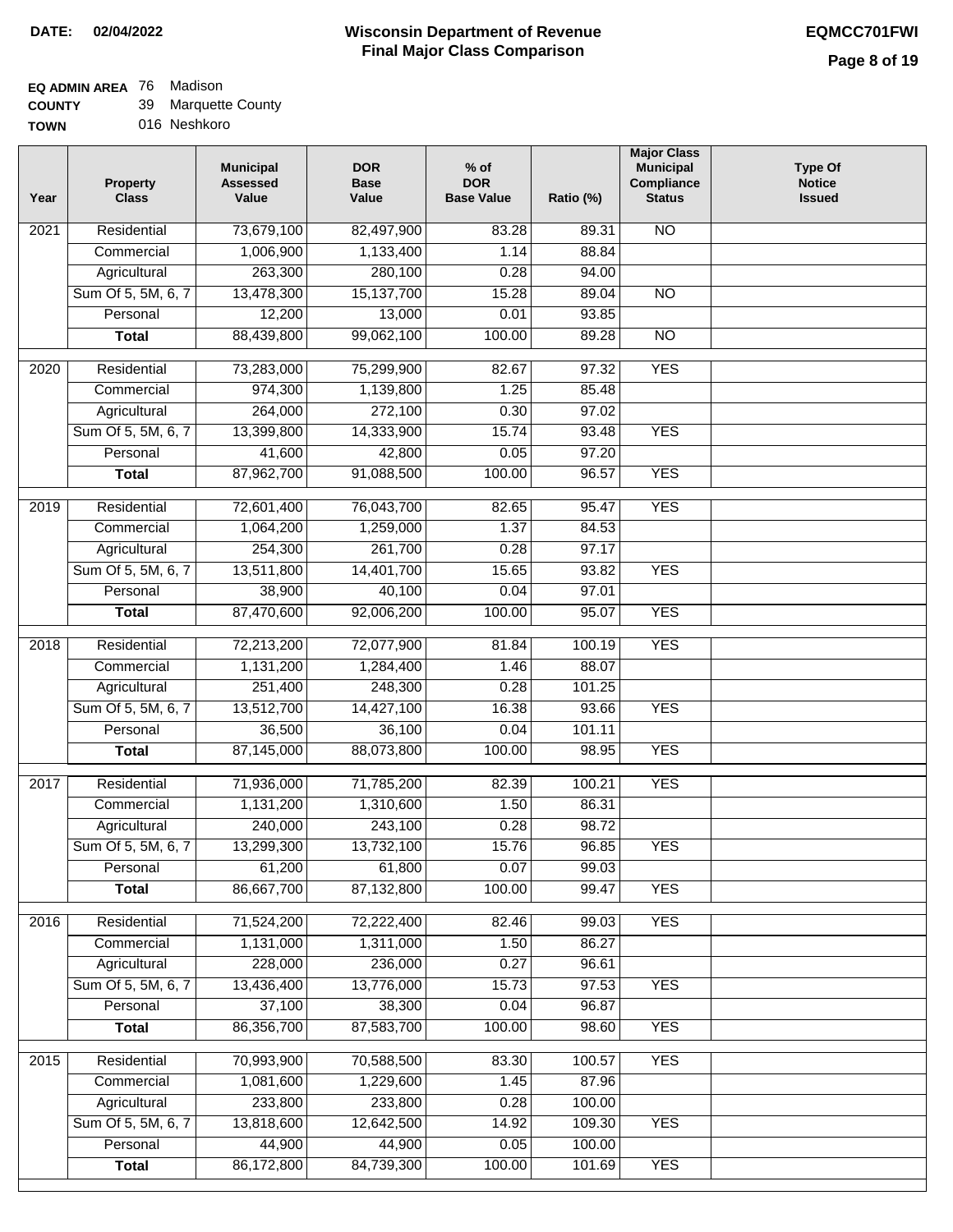## **EQ ADMIN AREA** 76 Madison

| <b>COUNTY</b> | 39 Marquette County |
|---------------|---------------------|
|---------------|---------------------|

**TOWN** 018 Newton

| Year | <b>Property</b><br><b>Class</b> | <b>Municipal</b><br><b>Assessed</b><br>Value | <b>DOR</b><br><b>Base</b><br>Value | $%$ of<br><b>DOR</b><br><b>Base Value</b> | Ratio (%) | <b>Major Class</b><br><b>Municipal</b><br>Compliance<br><b>Status</b> | <b>Type Of</b><br><b>Notice</b><br><b>Issued</b> |
|------|---------------------------------|----------------------------------------------|------------------------------------|-------------------------------------------|-----------|-----------------------------------------------------------------------|--------------------------------------------------|
| 2021 | Residential                     | 40,750,440                                   | 47,145,500                         | 62.81                                     | 86.44     | N <sub>O</sub>                                                        |                                                  |
|      | Commercial                      | 1,344,660                                    | 1,281,900                          | 1.71                                      | 104.90    |                                                                       |                                                  |
|      | Agricultural                    | 785,869                                      | 853,200                            | 1.14                                      | 92.11     |                                                                       |                                                  |
|      | Sum Of 5, 5M, 6, 7              | 24,350,687                                   | 25,619,100                         | 34.13                                     | 95.05     | <b>YES</b>                                                            |                                                  |
|      | Personal                        | 166,555                                      | 166,600                            | 0.22                                      | 99.97     |                                                                       |                                                  |
|      | <b>Total</b>                    | 67,398,211                                   | 75,066,300                         | 100.00                                    | 89.78     | $\overline{NO}$                                                       | 1st Notice of Non-Compliance                     |
| 2020 | Residential                     | 39,896,400                                   | 45,800,500                         | 63.31                                     | 87.11     | $\overline{10}$                                                       |                                                  |
|      | Commercial                      | 1,344,660                                    | 1,308,100                          | 1.81                                      | 102.79    |                                                                       |                                                  |
|      | Agricultural                    | 786,496                                      | 820,600                            | 1.13                                      | 95.84     |                                                                       |                                                  |
|      | Sum Of 5, 5M, 6, 7              | 24,226,540                                   | 24,241,900                         | 33.51                                     | 99.94     | <b>YES</b>                                                            |                                                  |
|      | Personal                        | 176,041                                      | 176,100                            | 0.24                                      | 99.97     |                                                                       |                                                  |
|      | <b>Total</b>                    | 66,430,137                                   | 72,347,200                         | 100.00                                    | 91.82     | $\overline{NO}$                                                       |                                                  |
| 2019 | Residential                     | 39,336,720                                   | 43,349,100                         | 62.45                                     | 90.74     | <b>YES</b>                                                            |                                                  |
|      | Commercial                      | 1,063,260                                    | 1,026,700                          | 1.48                                      | 103.56    |                                                                       |                                                  |
|      | Agricultural                    | 728,723                                      | 790,000                            | 1.14                                      | 92.24     |                                                                       |                                                  |
|      | Sum Of 5, 5M, 6, 7              | 21,102,080                                   | 24,080,600                         | 34.69                                     | 87.63     | $\overline{NO}$                                                       |                                                  |
|      | Personal                        | 173,120                                      | 173,200                            | 0.25                                      | 99.95     |                                                                       |                                                  |
|      | <b>Total</b>                    | 62,403,903                                   | 69,419,600                         | 100.00                                    | 89.89     | <b>NO</b>                                                             |                                                  |
| 2018 | Residential                     | 39,099,940                                   | 40,676,900                         | 60.96                                     | 96.12     | <b>YES</b>                                                            |                                                  |
|      | Commercial                      | 767,000                                      | 737,800                            | 1.11                                      | 103.96    |                                                                       |                                                  |
|      | Agricultural                    | 728,970                                      | 769,500                            | 1.15                                      | 94.73     |                                                                       |                                                  |
|      | Sum Of 5, 5M, 6, 7              | 21,538,234                                   | 24,414,800                         | 36.59                                     | 88.22     | $\overline{10}$                                                       |                                                  |
|      | Personal                        | 130,135                                      | 130,100                            | 0.19                                      | 100.03    |                                                                       |                                                  |
|      | <b>Total</b>                    | 62,264,279                                   | 66,729,100                         | 100.00                                    | 93.31     | $\overline{10}$                                                       |                                                  |
| 2017 | Residential                     | 38,139,840                                   | 38,166,100                         | 58.80                                     | 99.93     | <b>YES</b>                                                            |                                                  |
|      | Commercial                      | 767,000                                      | 737,800                            | 1.14                                      | 103.96    |                                                                       |                                                  |
|      | Agricultural                    | 731,508                                      | 752,100                            | 1.16                                      | 97.26     |                                                                       |                                                  |
|      | Sum Of 5, 5M, 6, 7              | 21,394,733                                   | 23,770,600                         | 36.62                                     | 90.01     | <b>YES</b>                                                            |                                                  |
|      | Personal                        | 1,486,893                                    | 1,487,000                          | 2.29                                      | 99.99     |                                                                       |                                                  |
|      | <b>Total</b>                    | 62,519,974                                   | 64,913,600                         | 100.00                                    | 96.31     | <b>YES</b>                                                            |                                                  |
| 2016 | Residential                     | 38,079,840                                   | 38,742,000                         | 60.69                                     | 98.29     | <b>YES</b>                                                            |                                                  |
|      | Commercial                      | 1,139,500                                    | 720,200                            | 1.13                                      | 158.22    |                                                                       |                                                  |
|      | Agricultural                    | 729,630                                      | 742,400                            | 1.16                                      | 98.28     |                                                                       |                                                  |
|      | Sum Of 5, 5M, 6, 7              | 21, 162, 259                                 | 23,219,000                         | 36.38                                     | 91.14     | <b>YES</b>                                                            |                                                  |
|      | Personal                        | 407,465                                      | 407,500                            | 0.64                                      | 99.99     |                                                                       |                                                  |
|      | <b>Total</b>                    | 61,518,694                                   | 63,831,100                         | 100.00                                    | 96.38     | <b>YES</b>                                                            |                                                  |
| 2015 | Residential                     | 37,461,340                                   | 37,333,000                         | 62.35                                     | 100.34    | <b>YES</b>                                                            |                                                  |
|      | Commercial                      | 1,139,500                                    | 1,138,800                          | 1.90                                      | 100.06    |                                                                       |                                                  |
|      | Agricultural                    | 730,257                                      | 730,300                            | 1.22                                      | 99.99     |                                                                       |                                                  |
|      | Sum Of 5, 5M, 6, 7              | 20,924,028                                   | 20,400,800                         | 34.07                                     | 102.56    | <b>YES</b>                                                            |                                                  |
|      | Personal                        | 270,185                                      | 270,200                            | 0.45                                      | 99.99     |                                                                       |                                                  |
|      | <b>Total</b>                    | 60,525,310                                   | 59,873,100                         | 100.00                                    | 101.09    | <b>YES</b>                                                            |                                                  |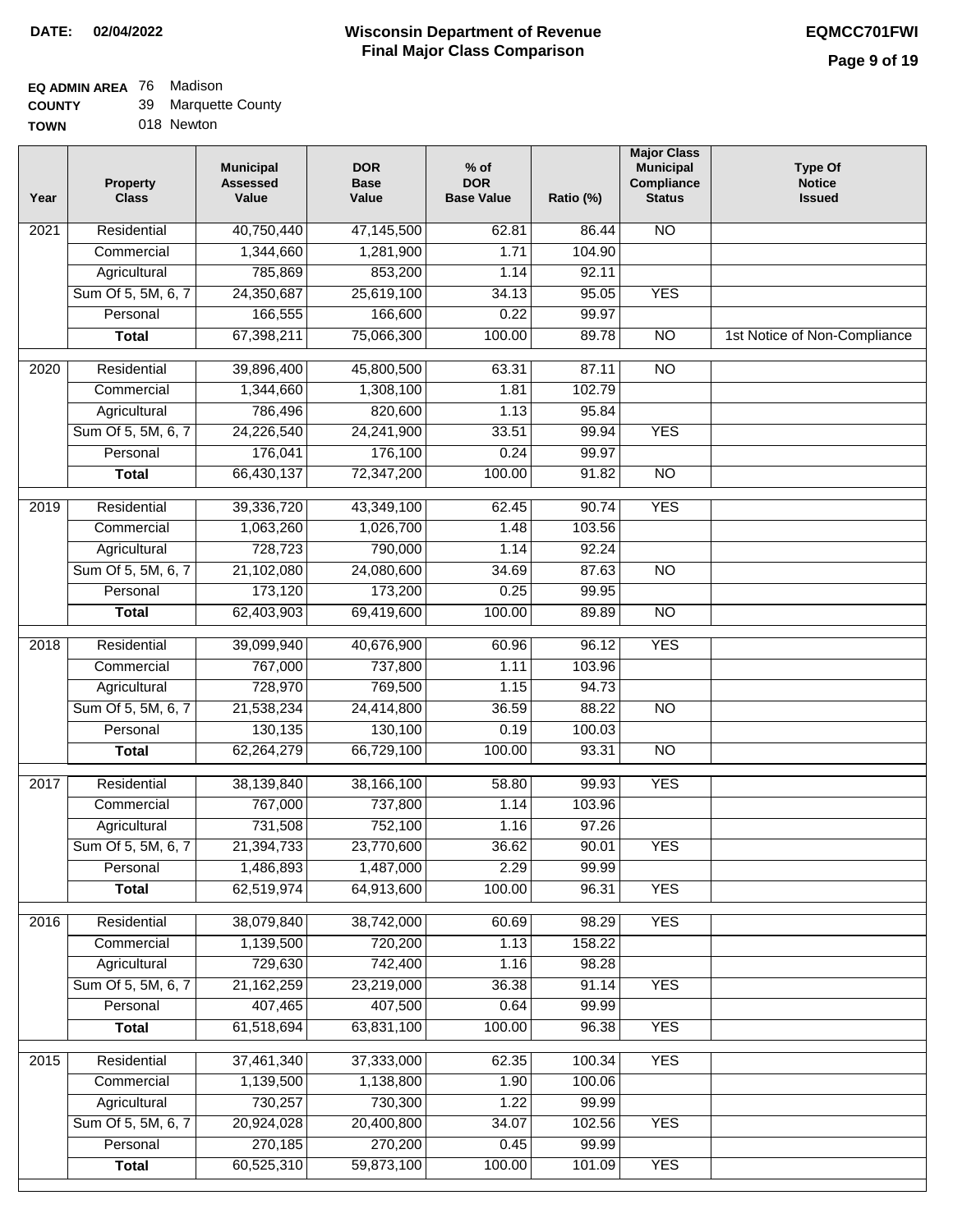# **EQ ADMIN AREA** 76 Madison

| <b>COUNTY</b> |  | 39 Marquette County |
|---------------|--|---------------------|
|---------------|--|---------------------|

**TOWN** 020 Oxford

| Year              | <b>Property</b><br><b>Class</b> | <b>Municipal</b><br><b>Assessed</b><br>Value | <b>DOR</b><br><b>Base</b><br>Value | % of<br><b>DOR</b><br><b>Base Value</b> | Ratio (%) | <b>Major Class</b><br><b>Municipal</b><br>Compliance<br><b>Status</b> | <b>Type Of</b><br><b>Notice</b><br><b>Issued</b> |
|-------------------|---------------------------------|----------------------------------------------|------------------------------------|-----------------------------------------|-----------|-----------------------------------------------------------------------|--------------------------------------------------|
| $\overline{202}1$ | Residential                     | 62,928,100                                   | 76,382,400                         | 72.66                                   | 82.39     | <b>NO</b>                                                             |                                                  |
|                   | Commercial                      | 2,123,600                                    | 2,111,600                          | 2.01                                    | 100.57    |                                                                       |                                                  |
|                   | Agricultural                    | 1,245,500                                    | 1,481,400                          | 1.41                                    | 84.08     |                                                                       |                                                  |
|                   | Sum Of 5, 5M, 6, 7              | 22,359,800                                   | 24,969,700                         | 23.75                                   | 89.55     | $\overline{NO}$                                                       |                                                  |
|                   | Personal                        | 144,500                                      | 172,100                            | 0.16                                    | 83.96     |                                                                       |                                                  |
|                   | <b>Total</b>                    | 88,801,500                                   | 105,117,200                        | 100.00                                  | 84.48     | $\overline{NO}$                                                       |                                                  |
| $\overline{2020}$ | Residential                     | 62,107,100                                   | 72,602,000                         | 72.94                                   | 85.54     | $\overline{N}$                                                        |                                                  |
|                   | Commercial                      | 2,068,300                                    | 2,139,700                          | 2.15                                    | 96.66     |                                                                       |                                                  |
|                   | Agricultural                    | 1,285,400                                    | 1,426,000                          | 1.43                                    | 90.14     |                                                                       |                                                  |
|                   | Sum Of 5, 5M, 6, 7              | 22,382,200                                   | 23,208,000                         | 23.32                                   | 96.44     | <b>YES</b>                                                            |                                                  |
|                   | Personal                        | 141,100                                      | 156,800                            | 0.16                                    | 89.99     |                                                                       |                                                  |
|                   | <b>Total</b>                    | 87,984,100                                   | 99,532,500                         | 100.00                                  | 88.40     | $\overline{NO}$                                                       |                                                  |
|                   |                                 |                                              |                                    |                                         |           |                                                                       |                                                  |
| $\frac{2019}{ }$  | Residential                     | 60,738,600                                   | 66,410,800                         | 71.13                                   | 91.46     | <b>YES</b>                                                            |                                                  |
|                   | Commercial                      | 2,083,200                                    | 2,165,800                          | 2.32                                    | 96.19     |                                                                       |                                                  |
|                   | Agricultural                    | 1,326,400                                    | 1,367,200                          | 1.46                                    | 97.02     |                                                                       |                                                  |
|                   | Sum Of 5, 5M, 6, 7              | 22,553,100                                   | 23,262,800                         | 24.91                                   | 96.95     | <b>YES</b>                                                            |                                                  |
|                   | Personal                        | 160,000                                      | 164,900                            | 0.18                                    | 97.03     |                                                                       |                                                  |
|                   | <b>Total</b>                    | 86,861,300                                   | 93,371,500                         | 100.00                                  | 93.03     | <b>YES</b>                                                            |                                                  |
| 2018              | Residential                     | 60,441,200                                   | 61,790,400                         | 70.02                                   | 97.82     | <b>YES</b>                                                            |                                                  |
|                   | Commercial                      | 2,083,200                                    | 2,210,000                          | 2.50                                    | 94.26     |                                                                       |                                                  |
|                   | Agricultural                    | 1,373,700                                    | 1,331,700                          | 1.51                                    | 103.15    |                                                                       |                                                  |
|                   | Sum Of 5, 5M, 6, 7              | 22,565,100                                   | 22,753,500                         | 25.78                                   | 99.17     | <b>YES</b>                                                            |                                                  |
|                   | Personal                        | 165,700                                      | 160,900                            | 0.18                                    | 102.98    |                                                                       |                                                  |
|                   | <b>Total</b>                    | 86,628,900                                   | 88,246,500                         | 100.00                                  | 98.17     | <b>YES</b>                                                            |                                                  |
| $\overline{2017}$ | Residential                     | 60,351,300                                   | 61,087,100                         | 70.21                                   | 98.80     | <b>YES</b>                                                            |                                                  |
|                   | Commercial                      | 2,067,000                                    | 2,239,000                          | 2.57                                    | 92.32     |                                                                       |                                                  |
|                   | Agricultural                    | 1,294,200                                    | 1,296,400                          | 1.49                                    | 99.83     |                                                                       |                                                  |
|                   | Sum Of 5, 5M, 6, 7              | 22,677,600                                   | 22,161,100                         | 25.47                                   | 102.33    | <b>YES</b>                                                            |                                                  |
|                   | Personal                        | 225,500                                      | 225,500                            | 0.26                                    | 100.00    |                                                                       |                                                  |
|                   | <b>Total</b>                    | 86,615,600                                   | 87,009,100                         | 100.00                                  | 99.55     | <b>YES</b>                                                            |                                                  |
| 2016              | Residential                     | 59,594,900                                   | 57,462,100                         | 69.95                                   | 103.71    | <b>YES</b>                                                            |                                                  |
|                   | Commercial                      | 2,067,000                                    | 2,239,000                          | 2.73                                    | 92.32     |                                                                       |                                                  |
|                   | Agricultural                    | 1,282,200                                    | 1,279,800                          | 1.56                                    | 100.19    |                                                                       |                                                  |
|                   | Sum Of 5, 5M, 6, 7              | 22,993,200                                   | 20,916,800                         | 25.46                                   | 109.93    | <b>YES</b>                                                            |                                                  |
|                   | Personal                        | 247,800                                      | 247,800                            | 0.30                                    | 100.00    |                                                                       |                                                  |
|                   | <b>Total</b>                    | 86, 185, 100                                 | 82,145,500                         | 100.00                                  | 104.92    | <b>YES</b>                                                            |                                                  |
| 2015              | Residential                     | 59,196,800                                   | 59,067,100                         | 71.64                                   | 100.22    | <b>YES</b>                                                            |                                                  |
|                   | Commercial                      | 2,172,500                                    | 2,385,000                          | 2.89                                    | 91.09     |                                                                       |                                                  |
|                   | Agricultural                    | 1,265,100                                    | 1,264,200                          | 1.53                                    | 100.07    |                                                                       |                                                  |
|                   | Sum Of 5, 5M, 6, 7              | 23,155,200                                   | 19,463,100                         | 23.61                                   | 118.97    | <b>NO</b>                                                             |                                                  |
|                   | Personal                        | 272,200                                      | 272,200                            | 0.33                                    | 100.00    |                                                                       |                                                  |
|                   | <b>Total</b>                    | 86,061,800                                   | 82,451,600                         | 100.00                                  | 104.38    | N <sub>O</sub>                                                        |                                                  |
|                   |                                 |                                              |                                    |                                         |           |                                                                       |                                                  |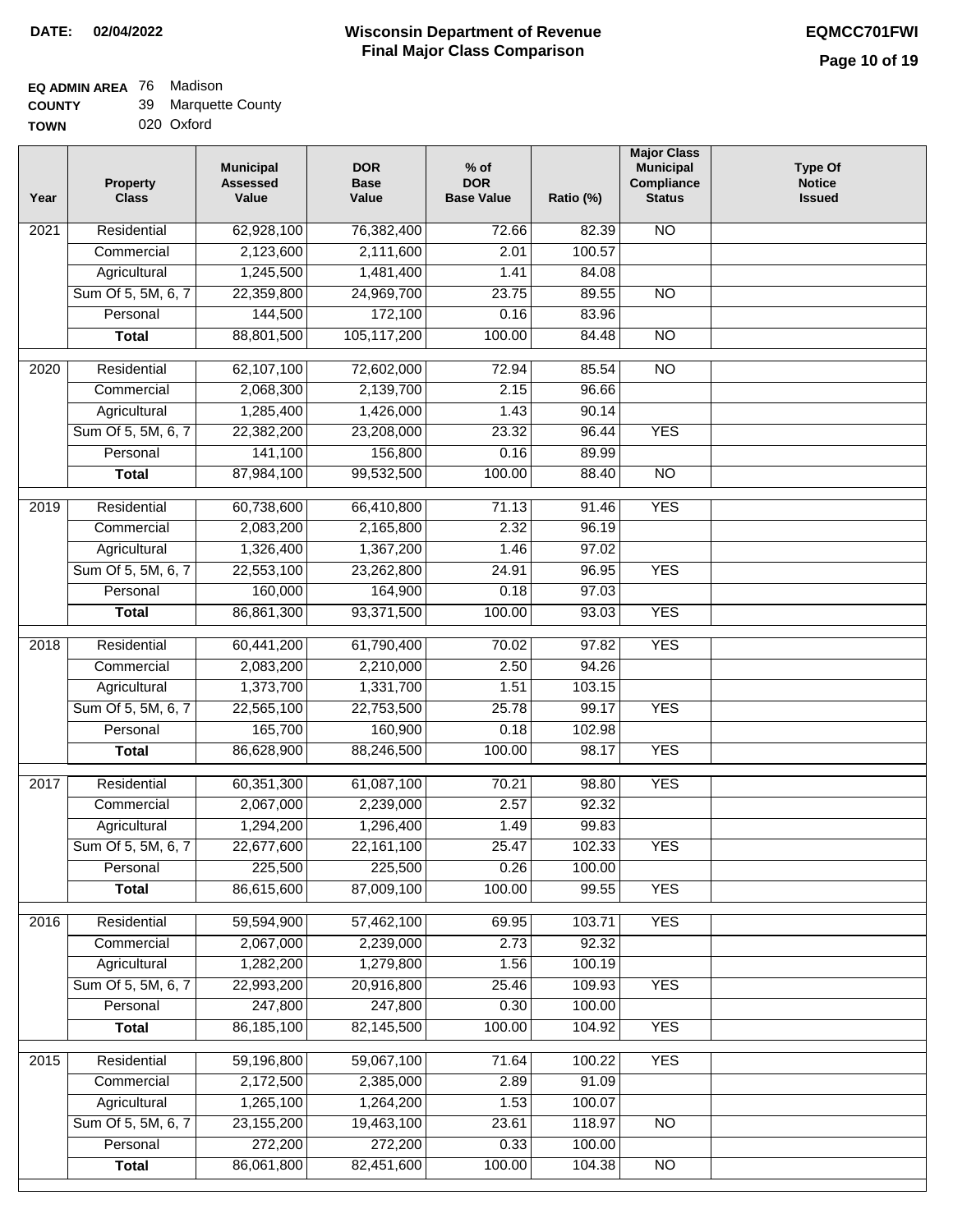#### **Wisconsin Department of Revenue Final Major Class Comparison DATE: 02/04/2022 EQMCC701FWI**

### **EQ ADMIN AREA** 76 Madison

**COUNTY TOW** 39 Marquette County

| Year | <b>Property</b><br><b>Class</b> | <b>Municipal</b><br><b>Assessed</b><br>Value | <b>DOR</b><br><b>Base</b><br>Value | $%$ of<br><b>DOR</b><br><b>Base Value</b> | Ratio (%) | <b>Major Class</b><br><b>Municipal</b><br>Compliance<br><b>Status</b> | <b>Type Of</b><br><b>Notice</b><br><b>Issued</b> |
|------|---------------------------------|----------------------------------------------|------------------------------------|-------------------------------------------|-----------|-----------------------------------------------------------------------|--------------------------------------------------|
| 2021 | Residential                     | 127,569,700                                  | 158,709,600                        | 81.92                                     | 80.38     | <b>NO</b>                                                             |                                                  |
|      | Commercial                      | 4,057,000                                    | 5,351,200                          | 2.76                                      | 75.81     |                                                                       |                                                  |
|      | Agricultural                    | 981,700                                      | 1,105,100                          | 0.57                                      | 88.83     |                                                                       |                                                  |
|      | Sum Of 5, 5M, 6, 7              | 22,624,300                                   | 28,259,300                         | 14.59                                     | 80.06     | <b>NO</b>                                                             |                                                  |
|      | Personal                        | 274,600                                      | 308,600                            | 0.16                                      | 88.98     |                                                                       |                                                  |
|      | <b>Total</b>                    | 155,507,300                                  | 193,733,800                        | 100.00                                    | 80.27     | $\overline{NO}$                                                       | 1st Notice of Non-Compliance                     |
| 2020 | Residential                     | 125,460,400                                  | 131,575,300                        | 79.75                                     | 95.35     | <b>YES</b>                                                            |                                                  |
|      | Commercial                      | 4,278,200                                    | 5,447,500                          | 3.30                                      | 78.54     |                                                                       |                                                  |
|      | Agricultural                    | 1,016,300                                    | 1,055,900                          | 0.64                                      | 96.25     |                                                                       |                                                  |
|      | Sum Of 5, 5M, 6, 7              | 22,782,100                                   | 26,568,500                         | 16.10                                     | 85.75     | $\overline{NO}$                                                       |                                                  |
|      | Personal                        | 314,400                                      | 327,500                            | 0.20                                      | 96.00     |                                                                       |                                                  |
|      | <b>Total</b>                    | 153,851,400                                  | 164,974,700                        | 100.00                                    | 93.26     | $\overline{NO}$                                                       |                                                  |
|      |                                 |                                              |                                    |                                           |           |                                                                       |                                                  |
| 2019 | Residential                     | 123,461,600                                  | 121,298,500                        | 78.47                                     | 101.78    | <b>YES</b>                                                            |                                                  |
|      | Commercial                      | 4,252,600                                    | 5,447,500                          | 3.52                                      | 78.07     |                                                                       |                                                  |
|      | Agricultural                    | 1,033,000                                    | 1,021,500                          | 0.66                                      | 101.13    |                                                                       |                                                  |
|      | Sum Of 5, 5M, 6, 7              | 22,894,800                                   | 26,517,600                         | 17.15                                     | 86.34     | $\overline{NO}$                                                       |                                                  |
|      | Personal                        | 304,200                                      | 301,100                            | 0.19                                      | 101.03    |                                                                       |                                                  |
|      | <b>Total</b>                    | 151,946,200                                  | 154,586,200                        | 100.00                                    | 98.29     | $\overline{NO}$                                                       |                                                  |
| 2018 | Residential                     | 122,970,600                                  | 117,347,900                        | 78.13                                     | 104.79    | <b>YES</b>                                                            |                                                  |
|      | Commercial                      | 4,255,500                                    | 5,593,800                          | 3.72                                      | 76.08     |                                                                       |                                                  |
|      | Agricultural                    | 1,031,600                                    | 991,400                            | 0.66                                      | 104.05    |                                                                       |                                                  |
|      | Sum Of 5, 5M, 6, 7              | 22,977,000                                   | 26,043,400                         | 17.34                                     | 88.23     | $\overline{10}$                                                       |                                                  |
|      | Personal                        | 237,600                                      | 228,500                            | 0.15                                      | 103.98    |                                                                       |                                                  |
|      | <b>Total</b>                    | 151,472,300                                  | 150,205,000                        | 100.00                                    | 100.84    | $\overline{10}$                                                       |                                                  |
| 2017 | Residential                     | 122,619,100                                  | 118,131,600                        | 78.59                                     | 103.80    | <b>YES</b>                                                            |                                                  |
|      | Commercial                      | 4,595,400                                    | 5,632,100                          | 3.75                                      | 81.59     |                                                                       |                                                  |
|      | Agricultural                    | 1,006,600                                    | 967,300                            | 0.64                                      | 104.06    |                                                                       |                                                  |
|      | Sum Of 5, 5M, 6, 7              | 22,980,200                                   | 25,291,300                         | 16.83                                     | 90.86     | <b>YES</b>                                                            |                                                  |
|      | Personal                        | 293,800                                      | 282,500                            | 0.19                                      | 104.00    |                                                                       |                                                  |
|      | <b>Total</b>                    | 151,495,100                                  | 150,304,800                        | 100.00                                    | 100.79    | <b>YES</b>                                                            |                                                  |
| 2016 | Residential                     | 122,321,200                                  | 113,213,800                        | 78.90                                     | 108.04    | <b>YES</b>                                                            |                                                  |
|      | Commercial                      | 4,559,900                                    | 5,604,000                          | 3.91                                      | 81.37     |                                                                       |                                                  |
|      | Agricultural                    | 956,200                                      | 955,500                            | 0.67                                      | 100.07    |                                                                       |                                                  |
|      | Sum Of 5, 5M, 6, 7              | 23,008,500                                   | 23,410,700                         | 16.32                                     | 98.28     | <b>YES</b>                                                            |                                                  |
|      | Personal                        | 303,300                                      | 303,300                            | 0.21                                      | 100.00    |                                                                       |                                                  |
|      | <b>Total</b>                    | 151,149,100                                  | 143,487,300                        | 100.00                                    | 105.34    | <b>YES</b>                                                            |                                                  |
| 2015 | Residential                     | 121,119,500                                  | 121,523,100                        | 81.82                                     | 99.67     | <b>YES</b>                                                            |                                                  |
|      | Commercial                      | 3,651,500                                    | 3,508,300                          | 2.36                                      | 104.08    |                                                                       |                                                  |
|      | Agricultural                    | 945,300                                      | 945,500                            | 0.64                                      | 99.98     |                                                                       |                                                  |
|      | Sum Of 5, 5M, 6, 7              | 23,115,600                                   | 22,214,200                         | 14.96                                     | 104.06    | <b>YES</b>                                                            |                                                  |
|      | Personal                        | 330,800                                      | 330,800                            | 0.22                                      | 100.00    |                                                                       |                                                  |
|      | <b>Total</b>                    | 149, 162, 700                                | 148,521,900                        | 100.00                                    | 100.43    | <b>YES</b>                                                            |                                                  |
|      |                                 |                                              |                                    |                                           |           |                                                                       |                                                  |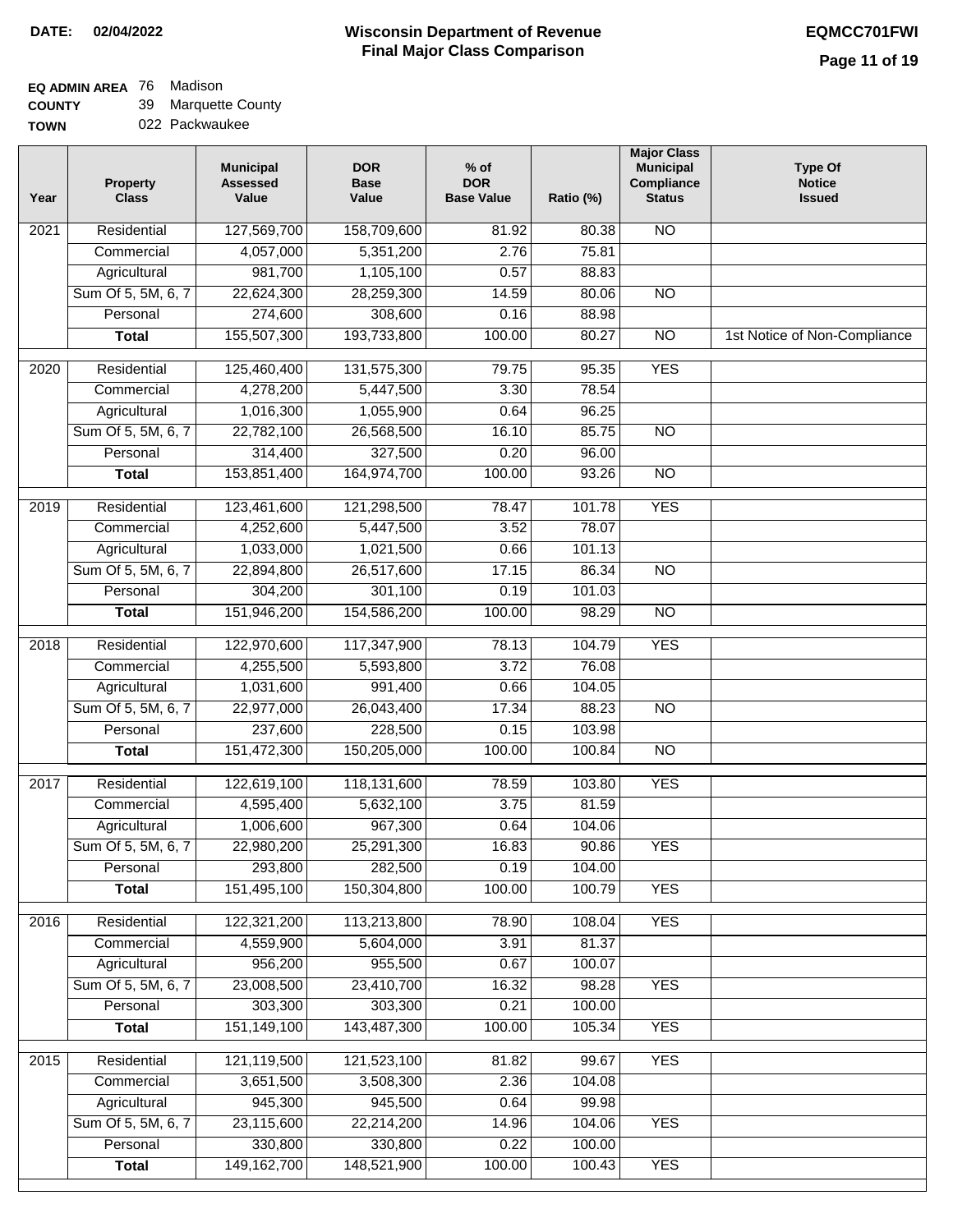### **EQ ADMIN AREA** 76 Madison

| <b>COUNTY</b> | 39 Marquette County |
|---------------|---------------------|
|---------------|---------------------|

**TOWN** 024 Shields

| Year | <b>Property</b><br><b>Class</b> | <b>Municipal</b><br><b>Assessed</b><br>Value | <b>DOR</b><br><b>Base</b><br>Value | $%$ of<br><b>DOR</b><br><b>Base Value</b> | Ratio (%)        | <b>Major Class</b><br><b>Municipal</b><br>Compliance<br><b>Status</b> | <b>Type Of</b><br><b>Notice</b><br><b>Issued</b> |
|------|---------------------------------|----------------------------------------------|------------------------------------|-------------------------------------------|------------------|-----------------------------------------------------------------------|--------------------------------------------------|
| 2021 | Residential                     | 38,930,400                                   | 39,973,800                         | 62.14                                     | 97.39            | <b>YES</b>                                                            |                                                  |
|      | Commercial                      | 568,200                                      | 915,000                            | 1.42                                      | 62.10            |                                                                       |                                                  |
|      | Agricultural                    | 1,041,800                                    | 1,040,200                          | 1.62                                      | 100.15           |                                                                       |                                                  |
|      | Sum Of 5, 5M, 6, 7              | 18,318,000                                   | 22,375,300                         | 34.78                                     | 81.87            | N <sub>O</sub>                                                        |                                                  |
|      | Personal                        | 22,300                                       | 22,300                             | 0.03                                      | 100.00           |                                                                       |                                                  |
|      | <b>Total</b>                    | 58,880,700                                   | 64,326,600                         | 100.00                                    | 91.53            | $\overline{NO}$                                                       |                                                  |
| 2020 | Residential                     | 38,607,000                                   | 36,407,300                         | 61.63                                     | 106.04           | <b>YES</b>                                                            |                                                  |
|      | Commercial                      | 568,200                                      | 933,700                            | 1.58                                      | 60.85            |                                                                       |                                                  |
|      | Agricultural                    | 1,004,000                                    | 1,005,000                          | 1.70                                      | 99.90            |                                                                       |                                                  |
|      | Sum Of 5, 5M, 6, 7              | 18,231,000                                   | 20,706,300                         | 35.05                                     | 88.05            | <b>NO</b>                                                             |                                                  |
|      | Personal                        | 22,900                                       | 22,900                             | 0.04                                      | 100.00           |                                                                       |                                                  |
|      | <b>Total</b>                    | 58,433,100                                   | 59,075,200                         | 100.00                                    | 98.91            | $\overline{NO}$                                                       |                                                  |
| 2019 | Residential                     | 38,309,800                                   | 36,452,500                         | 62.25                                     | 105.10           | <b>YES</b>                                                            |                                                  |
|      | Commercial                      | 568,700                                      | 933,700                            | 1.59                                      | 60.91            |                                                                       |                                                  |
|      | Agricultural                    | 1,005,600                                    | 963,100                            | 1.64                                      | 104.41           |                                                                       |                                                  |
|      | Sum Of 5, 5M, 6, 7              | 18,301,800                                   | 20,183,000                         | 34.47                                     | 90.68            | <b>YES</b>                                                            |                                                  |
|      | Personal                        | 23,500                                       | 23,500                             | 0.04                                      | 100.00           |                                                                       |                                                  |
|      | <b>Total</b>                    | 58,209,400                                   | 58,555,800                         | 100.00                                    | 99.41            | <b>YES</b>                                                            |                                                  |
|      | Residential                     | 38,437,800                                   |                                    | 62.05                                     | 108.27           | <b>YES</b>                                                            |                                                  |
| 2018 | Commercial                      | 570,800                                      | 35,502,600<br>958,000              | 1.67                                      | 59.58            |                                                                       |                                                  |
|      | Agricultural                    | 1,005,600                                    | 938,000                            | 1.64                                      | 107.21           |                                                                       |                                                  |
|      | Sum Of 5, 5M, 6, 7              | 18,295,200                                   | 19,787,700                         | 34.59                                     | 92.46            | <b>YES</b>                                                            |                                                  |
|      | Personal                        | 25,500                                       | 25,500                             | 0.04                                      | 100.00           |                                                                       |                                                  |
|      | <b>Total</b>                    | 58,334,900                                   | 57,211,800                         | 100.00                                    | 101.96           | <b>YES</b>                                                            |                                                  |
|      |                                 |                                              |                                    |                                           |                  |                                                                       |                                                  |
| 2017 | Residential<br>Commercial       | 37,858,100<br>505,900                        | 34,565,600<br>911,300              | 62.34<br>1.64                             | 109.53<br>55.51  | <b>YES</b>                                                            |                                                  |
|      | Agricultural                    | 1,008,200                                    | 915,600                            | 1.65                                      | 110.11           |                                                                       |                                                  |
|      | Sum Of 5, 5M, 6, 7              | 18,324,600                                   | 19,011,400                         | 34.29                                     | 96.39            | <b>YES</b>                                                            |                                                  |
|      | Personal                        | 37,500                                       | 39,000                             | 0.07                                      | 96.15            |                                                                       |                                                  |
|      | <b>Total</b>                    | 57,734,300                                   | 55,442,900                         | 100.00                                    | 104.13           | <b>YES</b>                                                            |                                                  |
|      |                                 |                                              |                                    |                                           |                  |                                                                       |                                                  |
| 2016 | Residential                     | 37,254,700                                   | 32,938,700                         | 61.73                                     | 113.10           | $\overline{NO}$                                                       |                                                  |
|      | Commercial                      | 385,600                                      | 786,000                            | 1.47                                      | 49.06            |                                                                       |                                                  |
|      | Agricultural                    | 1,008,200                                    | 901,700                            | 1.69                                      | 111.81           |                                                                       |                                                  |
|      | Sum Of 5, 5M, 6, 7<br>Personal  | 18,411,300<br>50,800                         | 18,687,900                         | 35.02                                     | 98.52            | <b>YES</b>                                                            |                                                  |
|      | <b>Total</b>                    | 57,110,600                                   | 47,600<br>53,361,900               | 0.09<br>100.00                            | 106.72<br>107.03 | N <sub>O</sub>                                                        |                                                  |
|      |                                 |                                              |                                    |                                           |                  |                                                                       |                                                  |
| 2015 | Residential                     | 37,000,600                                   | 34,125,400                         | 63.91                                     | 108.43           | <b>YES</b>                                                            |                                                  |
|      | Commercial                      | 385,600                                      | 393,100                            | 0.74                                      | 98.09            |                                                                       |                                                  |
|      | Agricultural                    | 1,008,100                                    | 893,800                            | 1.67                                      | 112.79           |                                                                       |                                                  |
|      | Sum Of 5, 5M, 6, 7              | 18,678,900                                   | 17,935,700                         | 33.59                                     | 104.14           | <b>YES</b>                                                            |                                                  |
|      | Personal                        | 53,300                                       | 50,800                             | 0.10                                      | 104.92           |                                                                       |                                                  |
|      | <b>Total</b>                    | 57,126,500                                   | 53,398,800                         | 100.00                                    | 106.98           | <b>YES</b>                                                            |                                                  |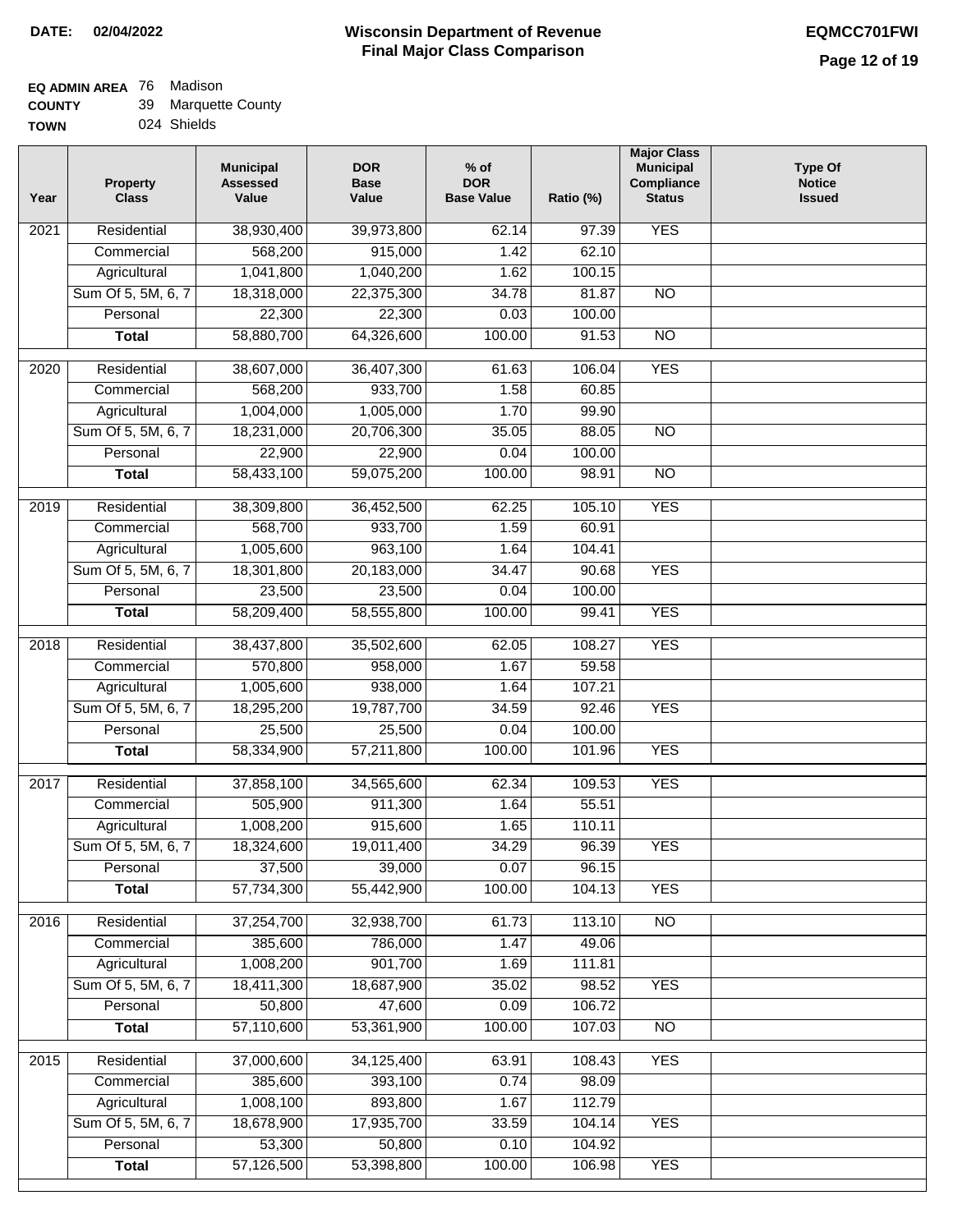# **EQ ADMIN AREA** 76 Madison

**COUNTY TOWN** 39 Marquette County

026 Springfield

| Year              | <b>Property</b><br><b>Class</b> | <b>Municipal</b><br><b>Assessed</b><br>Value | <b>DOR</b><br><b>Base</b><br>Value | $%$ of<br><b>DOR</b><br><b>Base Value</b> | Ratio (%)        | <b>Major Class</b><br><b>Municipal</b><br>Compliance<br><b>Status</b> | <b>Type Of</b><br><b>Notice</b><br><b>Issued</b> |
|-------------------|---------------------------------|----------------------------------------------|------------------------------------|-------------------------------------------|------------------|-----------------------------------------------------------------------|--------------------------------------------------|
| $\overline{202}1$ | Residential                     | 115,615,100                                  | 126,436,000                        | 80.87                                     | 91.44            | <b>YES</b>                                                            |                                                  |
|                   | Commercial                      | 834,500                                      | 802,000                            | 0.51                                      | 104.05           |                                                                       |                                                  |
|                   | Agricultural                    | 905,000                                      | 906,100                            | 0.58                                      | 99.88            |                                                                       |                                                  |
|                   | Sum Of 5, 5M, 6, 7              | 26,386,600                                   | 27,564,700                         | 17.63                                     | 95.73            | <b>YES</b>                                                            |                                                  |
|                   | Personal                        | 642,400                                      | 642,400                            | 0.41                                      | 100.00           |                                                                       |                                                  |
|                   | <b>Total</b>                    | 144,383,600                                  | 156, 351, 200                      | 100.00                                    | 92.35            | <b>YES</b>                                                            |                                                  |
| $\overline{2020}$ | Residential                     | 114,731,600                                  | 119,472,100                        | 80.05                                     | 96.03            | <b>YES</b>                                                            |                                                  |
|                   | Commercial                      | 834,500                                      | 818,400                            | 0.55                                      | 101.97           |                                                                       |                                                  |
|                   | Agricultural                    | 867,300                                      | 867,400                            | 0.58                                      | 99.99            |                                                                       |                                                  |
|                   | Sum Of 5, 5M, 6, 7              | 26,686,700                                   | 27,483,200                         | 18.41                                     | 97.10            | <b>YES</b>                                                            |                                                  |
|                   | Personal                        | 613,000                                      | 613,000                            | 0.41                                      | 100.00           |                                                                       |                                                  |
|                   | <b>Total</b>                    | 143,733,100                                  | 149,254,100                        | 100.00                                    | 96.30            | <b>YES</b>                                                            |                                                  |
| 2019              | Residential                     | 114,366,800                                  | 116,560,400                        | 80.00                                     | 98.12            | <b>YES</b>                                                            |                                                  |
|                   | Commercial                      | 834,500                                      | 818,400                            | 0.56                                      | 101.97           |                                                                       |                                                  |
|                   | Agricultural                    | 819,300                                      | 819,000                            | 0.56                                      | 100.04           |                                                                       |                                                  |
|                   | Sum Of 5, 5M, 6, 7              | 26,573,200                                   | 26,923,600                         | 18.48                                     | 98.70            | <b>YES</b>                                                            |                                                  |
|                   | Personal                        | 612,194                                      | 583,200                            | 0.40                                      | 104.97           |                                                                       |                                                  |
|                   | <b>Total</b>                    | 143,205,994                                  | 145,704,600                        | 100.00                                    | 98.29            | <b>YES</b>                                                            |                                                  |
| 2018              | Residential                     | 113,236,800                                  | 106,756,000                        | 79.36                                     | 106.07           | <b>YES</b>                                                            |                                                  |
|                   | Commercial                      | 917,800                                      | 907,700                            | 0.67                                      | 101.11           |                                                                       |                                                  |
|                   | Agricultural                    | 799,900                                      | 798,600                            | 0.59                                      | 100.16           |                                                                       |                                                  |
|                   | Sum Of 5, 5M, 6, 7              | 25,702,300                                   | 25,531,100                         | 18.98                                     | 100.67           | <b>YES</b>                                                            |                                                  |
|                   | Personal                        | 559,560                                      | 527,900                            | 0.39                                      | 106.00           |                                                                       |                                                  |
|                   | <b>Total</b>                    | 141,216,360                                  | 134,521,300                        | 100.00                                    | 104.98           | <b>YES</b>                                                            |                                                  |
| 2017              | Residential                     | 112,572,100                                  | 99,795,800                         | 78.32                                     | 112.80           | <b>NO</b>                                                             |                                                  |
|                   | Commercial                      | 917,800                                      | 907,700                            | 0.71                                      | 101.11           |                                                                       |                                                  |
|                   | Agricultural                    | 773,800                                      | 773,700                            | 0.61                                      | 100.01           |                                                                       |                                                  |
|                   | Sum Of 5, 5M, 6, 7              | 22,381,700                                   | 25,449,800                         | 19.97                                     | 87.94            | <b>NO</b>                                                             |                                                  |
|                   | Personal                        | 527,060                                      | 490,500                            | 0.38                                      | 107.45           |                                                                       |                                                  |
|                   | <b>Total</b>                    | 137, 172, 460                                | 127,417,500                        | 100.00                                    | 107.66           | <b>NO</b>                                                             |                                                  |
| 2016              | Residential                     | 112,273,600                                  | 99,360,400                         | 78.09                                     | 113.00           | $\overline{NO}$                                                       |                                                  |
|                   | Commercial                      | 917,800                                      | 898,700                            | 0.71                                      | 102.13           |                                                                       |                                                  |
|                   | Agricultural                    | 773,200                                      | 773,300                            | 0.61                                      | 99.99            |                                                                       |                                                  |
|                   | Sum Of 5, 5M, 6, 7              | 22,238,900                                   | 25,669,000                         | 20.18                                     | 86.64            | $\overline{NO}$                                                       |                                                  |
|                   | Personal                        | 529,960                                      | 530,000                            | 0.42                                      | 99.99            |                                                                       |                                                  |
|                   | <b>Total</b>                    | 136,733,460                                  | 127,231,400                        | 100.00                                    | 107.47           | $\overline{NO}$                                                       |                                                  |
|                   |                                 |                                              |                                    |                                           |                  |                                                                       |                                                  |
| 2015              | Residential                     | 108,558,000                                  | 104,423,300                        | 82.65                                     | 103.96           | <b>YES</b>                                                            |                                                  |
|                   | Commercial                      | 766,400                                      | 747,400                            | 0.59                                      | 102.54           |                                                                       |                                                  |
|                   | Agricultural                    | 772,800                                      | 773,700                            | 0.61                                      | 99.88            |                                                                       |                                                  |
|                   | Sum Of 5, 5M, 6, 7              | 25,794,600                                   | 19,918,900                         | 15.77                                     | 129.50           | <b>NO</b>                                                             |                                                  |
|                   | Personal<br><b>Total</b>        | 500,500<br>136,392,300                       | 478,800<br>126,342,100             | 0.38<br>100.00                            | 104.53<br>107.95 | NO                                                                    |                                                  |
|                   |                                 |                                              |                                    |                                           |                  |                                                                       |                                                  |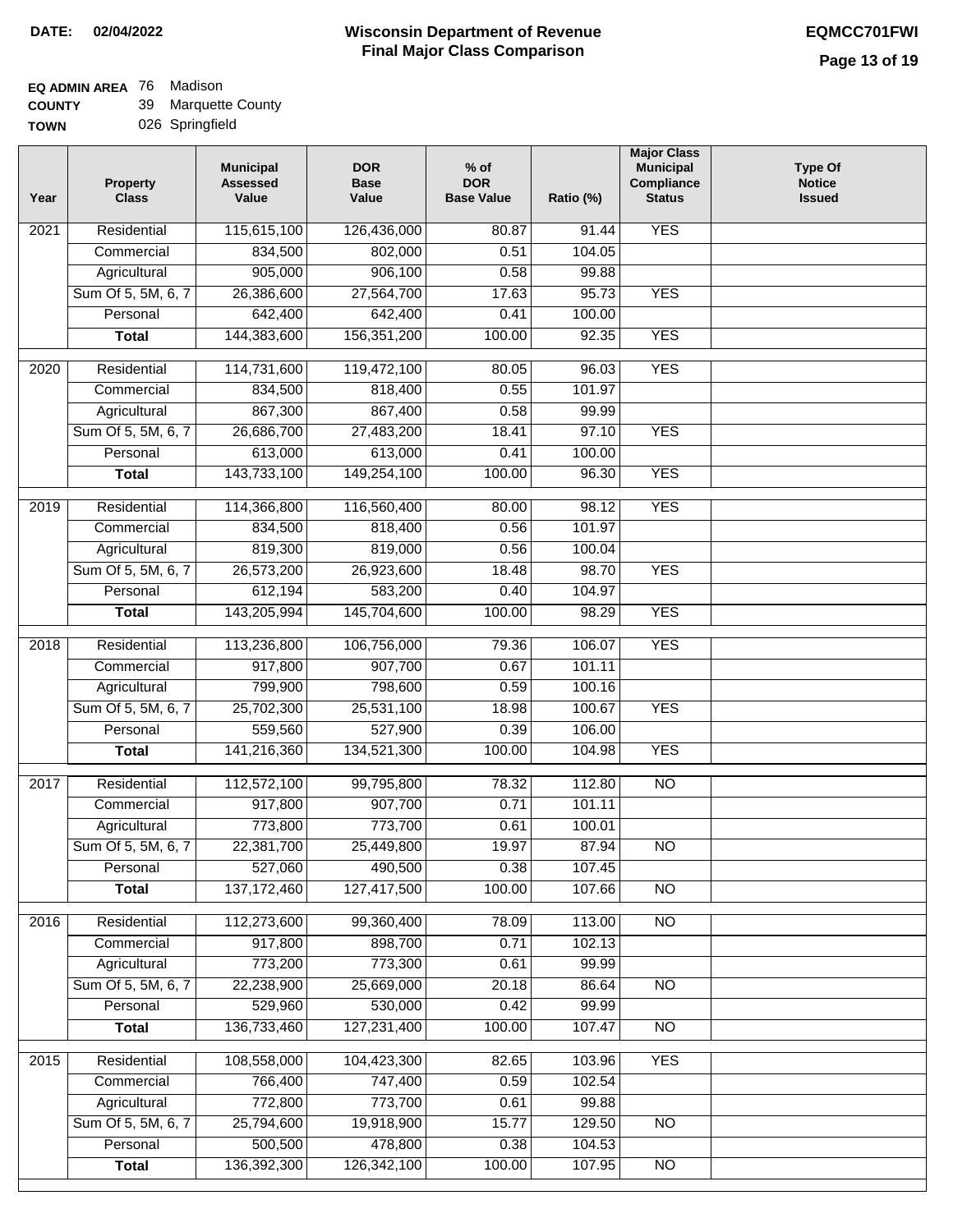### **Wisconsin Department of Revenue DATE: 02/04/2022 EQMCC701FWI Final Major Class Comparison**

## **EQ ADMIN AREA** 76 Madison

Sum Of 5, 5M, 6, 7 **Personal Total**

 18,806,874 323,996 102,062,413

 14,775,400 324,000 95,236,200

 15.51 0.34 100.00  127.29 100.00 107.17 NO

NO

| <b>COUNTY</b> | 39 Marquette County |
|---------------|---------------------|
| <b>TOWN</b>   | 028 Westfield       |

| Year | <b>Property</b><br><b>Class</b> | <b>Municipal</b><br><b>Assessed</b><br>Value | <b>DOR</b><br><b>Base</b><br>Value | $%$ of<br><b>DOR</b><br><b>Base Value</b> | Ratio (%) | <b>Major Class</b><br><b>Municipal</b><br>Compliance<br><b>Status</b> | <b>Type Of</b><br><b>Notice</b><br><b>Issued</b> |
|------|---------------------------------|----------------------------------------------|------------------------------------|-------------------------------------------|-----------|-----------------------------------------------------------------------|--------------------------------------------------|
| 2021 | Residential                     | 82,866,450                                   | 92,592,800                         | 79.25                                     | 89.50     | $\overline{NO}$                                                       |                                                  |
|      | Commercial                      | 2,307,100                                    | 2,493,700                          | 2.13                                      | 92.52     |                                                                       |                                                  |
|      | Agricultural                    | 972,535                                      | 1,142,600                          | 0.98                                      | 85.12     |                                                                       |                                                  |
|      | Sum Of 5, 5M, 6, 7              | 20,458,450                                   | 20,348,700                         | 17.42                                     | 100.54    | <b>YES</b>                                                            |                                                  |
|      | Personal                        | 255,993                                      | 256,000                            | 0.22                                      | 100.00    |                                                                       |                                                  |
|      | <b>Total</b>                    | 106,860,528                                  | 116,833,800                        | 100.00                                    | 91.46     | $\overline{NO}$                                                       |                                                  |
| 2020 | Residential                     | 82,209,825                                   | 90,032,500                         | 78.89                                     | 91.31     | <b>YES</b>                                                            |                                                  |
|      | Commercial                      | 2,307,100                                    | 2,544,600                          | 2.23                                      | 90.67     |                                                                       |                                                  |
|      | Agricultural                    | 973,027                                      | 1,098,500                          | 0.96                                      | 88.58     |                                                                       |                                                  |
|      | Sum Of 5, 5M, 6, 7              | 20,723,467                                   | 20,217,600                         | 17.71                                     | 102.50    | <b>YES</b>                                                            |                                                  |
|      | Personal                        | 234,362                                      | 234,400                            | 0.21                                      | 99.98     |                                                                       |                                                  |
|      | <b>Total</b>                    | 106,447,781                                  | 114,127,600                        | 100.00                                    | 93.27     | <b>YES</b>                                                            |                                                  |
| 2019 | Residential                     | 81,675,550                                   | 85,972,100                         | 78.28                                     | 95.00     | <b>YES</b>                                                            |                                                  |
|      | Commercial                      | 2,307,100                                    | 2,544,600                          | 2.32                                      | 90.67     |                                                                       |                                                  |
|      | Agricultural                    | 964,975                                      | 1,049,300                          | 0.96                                      | 91.96     |                                                                       |                                                  |
|      | Sum Of 5, 5M, 6, 7              | 20,712,609                                   | 20,060,000                         | 18.26                                     | 103.25    | <b>YES</b>                                                            |                                                  |
|      | Personal                        | 202,171                                      | 202,100                            | 0.18                                      | 100.04    |                                                                       |                                                  |
|      | <b>Total</b>                    | 105,862,405                                  | 109,828,100                        | 100.00                                    | 96.39     | <b>YES</b>                                                            |                                                  |
| 2018 | Residential                     | 80,994,750                                   | 79,797,200                         | 77.22                                     | 101.50    | <b>YES</b>                                                            |                                                  |
|      | Commercial                      | 2,307,100                                    | 2,570,300                          | 2.49                                      | 89.76     |                                                                       |                                                  |
|      | Agricultural                    | 964,975                                      | 1,017,400                          | 0.98                                      | 94.85     |                                                                       |                                                  |
|      | Sum Of 5, 5M, 6, 7              | 20,621,606                                   | 19,722,800                         | 19.09                                     | 104.56    | <b>YES</b>                                                            |                                                  |
|      | Personal                        | 229,873                                      | 229,900                            | 0.22                                      | 99.99     |                                                                       |                                                  |
|      | <b>Total</b>                    | 105,118,304                                  | 103,337,600                        | 100.00                                    | 101.72    | <b>YES</b>                                                            |                                                  |
| 2017 | Residential                     | 79,832,750                                   | 75,557,500                         | 76.14                                     | 105.66    | <b>YES</b>                                                            |                                                  |
|      | Commercial                      | 2,307,100                                    | 2,570,300                          | 2.59                                      | 89.76     |                                                                       |                                                  |
|      | Agricultural                    | 967,211                                      | 994,300                            | 1.00                                      | 97.28     |                                                                       |                                                  |
|      | Sum Of 5, 5M, 6, 7              | 20,368,329                                   | 19,796,600                         | 19.95                                     | 102.89    | YES                                                                   |                                                  |
|      | Personal                        | 310,329                                      | 310,300                            | 0.31                                      | 100.01    |                                                                       |                                                  |
|      | <b>Total</b>                    | 103,785,719                                  | 99,229,000                         | 100.00                                    | 104.59    | <b>YES</b>                                                            |                                                  |
| 2016 | Residential                     | 79,214,750                                   | 72,020,300                         | 75.70                                     | 109.99    | <b>YES</b>                                                            |                                                  |
|      | Commercial                      | 2,145,100                                    | 2,544,800                          | 2.67                                      | 84.29     |                                                                       |                                                  |
|      | Agricultural                    | 970,893                                      | 983,900                            | 1.03                                      | 98.68     |                                                                       |                                                  |
|      | Sum Of 5, 5M, 6, 7              | 19,854,746                                   | 19,292,500                         | 20.28                                     | 102.91    | <b>YES</b>                                                            |                                                  |
|      | Personal                        | 301,178                                      | 301,200                            | 0.32                                      | 99.99     |                                                                       |                                                  |
|      | <b>Total</b>                    | 102,486,667                                  | 95,142,700                         | 100.00                                    | 107.72    | <b>YES</b>                                                            |                                                  |
| 2015 | Residential                     | 79,999,150                                   | 77,127,500                         | 80.99                                     | 103.72    | <b>YES</b>                                                            |                                                  |
|      | Commercial                      | 1,961,500                                    | 2,038,300                          | 2.14                                      | 96.23     |                                                                       |                                                  |
|      | Agricultural                    | 970,893                                      | 971,000                            | 1.02                                      | 99.99     |                                                                       |                                                  |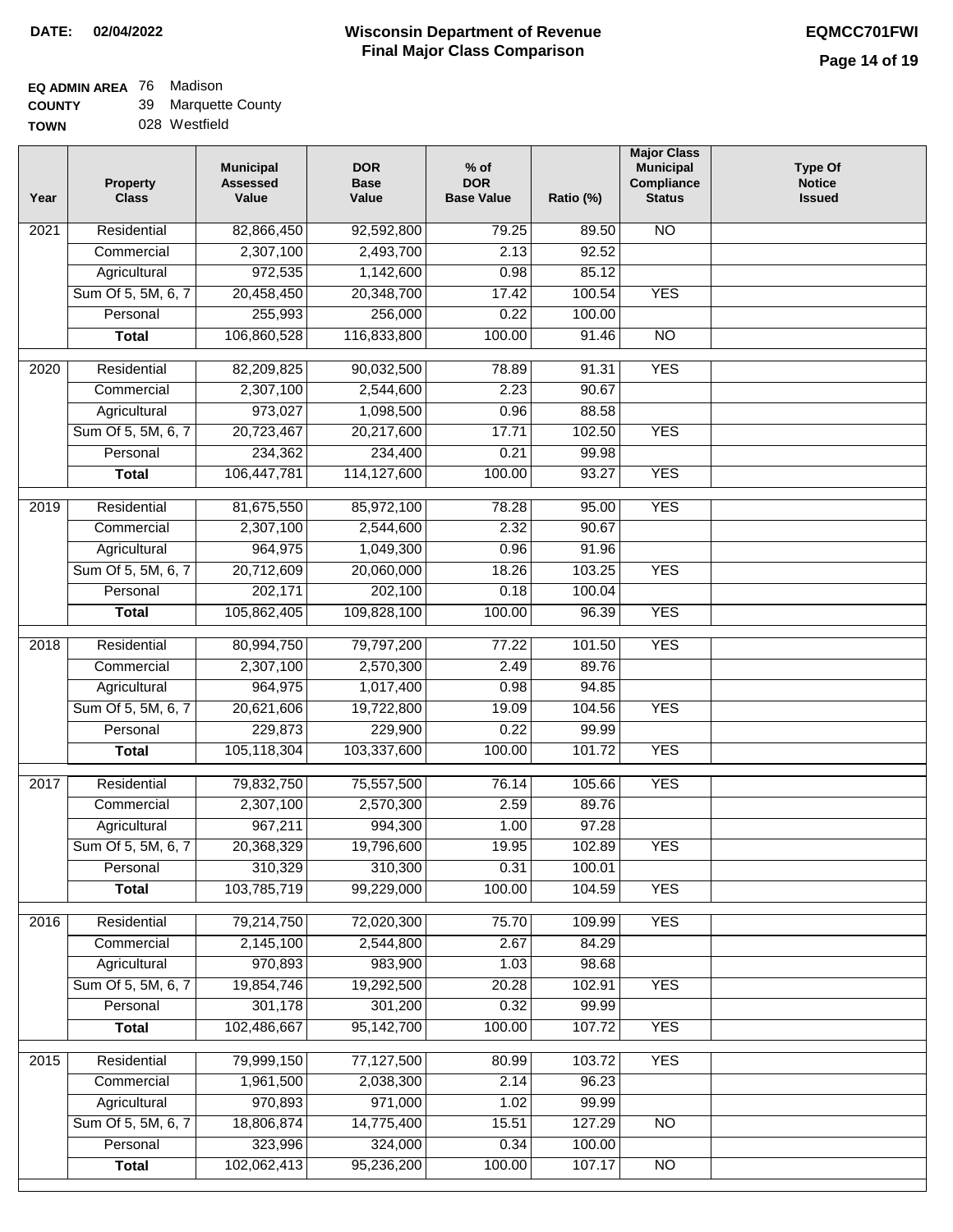# **EQ ADMIN AREA** 76 Madison

**COUNTY** 39 Marquette County

**VILLAGE** 121 Endeavor

| Year              | <b>Property</b><br><b>Class</b> | <b>Municipal</b><br><b>Assessed</b><br>Value | <b>DOR</b><br><b>Base</b><br>Value | $%$ of<br><b>DOR</b><br><b>Base Value</b> | Ratio (%) | <b>Major Class</b><br><b>Municipal</b><br>Compliance<br><b>Status</b> | Type Of<br><b>Notice</b><br><b>Issued</b> |
|-------------------|---------------------------------|----------------------------------------------|------------------------------------|-------------------------------------------|-----------|-----------------------------------------------------------------------|-------------------------------------------|
| $\overline{202}1$ | Residential                     | 15,209,200                                   | 19,280,800                         | 89.33                                     | 78.88     | $\overline{NO}$                                                       |                                           |
|                   | Commercial                      | 2,014,100                                    | 2,125,000                          | 9.85                                      | 94.78     |                                                                       |                                           |
|                   | Agricultural                    | 0                                            | 0                                  | 0.00                                      | 0.00      |                                                                       |                                           |
|                   | Sum Of 5, 5M, 6, 7              | 30,200                                       | 40,700                             | 0.19                                      | 74.20     |                                                                       |                                           |
|                   | Personal                        | 114,500                                      | 136,300                            | 0.63                                      | 84.01     |                                                                       |                                           |
|                   | <b>Total</b>                    | 17,368,000                                   | 21,582,800                         | 100.00                                    | 80.47     | $\overline{NO}$                                                       |                                           |
| $\overline{2020}$ | Residential                     |                                              |                                    | 87.14                                     | 88.14     | $\overline{NO}$                                                       |                                           |
|                   | Commercial                      | 14,593,800<br>2,093,100                      | 16,557,300<br>2,251,500            | 11.85                                     | 92.96     | <b>YES</b>                                                            |                                           |
|                   | Agricultural                    | 0                                            | 0                                  | 0.00                                      | 0.00      |                                                                       |                                           |
|                   | Sum Of 5, 5M, 6, 7              | 30,200                                       | 38,200                             | 0.20                                      | 79.06     |                                                                       |                                           |
|                   | Personal                        | 140,600                                      | 154,500                            | 0.81                                      | 91.00     |                                                                       |                                           |
|                   | <b>Total</b>                    | 16,857,700                                   | 19,001,500                         | 100.00                                    | 88.72     | $\overline{NO}$                                                       |                                           |
|                   |                                 |                                              |                                    |                                           |           |                                                                       |                                           |
| 2019              | Residential                     | 14,556,400                                   | 15,588,500                         | 86.35                                     | 93.38     | <b>YES</b>                                                            |                                           |
|                   | Commercial                      | 2,102,600                                    | 2,247,300                          | 12.45                                     | 93.56     | <b>YES</b>                                                            |                                           |
|                   | Agricultural                    | 0                                            | 0                                  | 0.00                                      | 0.00      |                                                                       |                                           |
|                   | Sum Of 5, 5M, 6, 7              | 30,200                                       | 37,900                             | 0.21                                      | 79.68     |                                                                       |                                           |
|                   | Personal                        | 163,000                                      | 179,200                            | 0.99                                      | 90.96     |                                                                       |                                           |
|                   | <b>Total</b>                    | 16,852,200                                   | 18,052,900                         | 100.00                                    | 93.35     | <b>YES</b>                                                            |                                           |
| 2018              | Residential                     | 14,466,100                                   | 15,048,600                         | 85.97                                     | 96.13     | <b>YES</b>                                                            |                                           |
|                   | Commercial                      | 2,162,900                                    | 2,354,700                          | 13.45                                     | 91.85     | <b>YES</b>                                                            |                                           |
|                   | Agricultural                    | 0                                            | 0                                  | 0.00                                      | 0.00      |                                                                       |                                           |
|                   | Sum Of 5, 5M, 6, 7              | 30,200                                       | 37,700                             | 0.22                                      | 80.11     |                                                                       |                                           |
|                   | Personal                        | 60,200                                       | 62,700                             | 0.36                                      | 96.01     |                                                                       |                                           |
|                   | <b>Total</b>                    | 16,719,400                                   | 17,503,700                         | 100.00                                    | 95.52     | <b>YES</b>                                                            |                                           |
|                   |                                 |                                              |                                    |                                           |           |                                                                       |                                           |
| 2017              | Residential                     | 14,402,200                                   | 14,831,900                         | 84.41                                     | 97.10     | <b>YES</b>                                                            |                                           |
|                   | Commercial                      | 2,199,200                                    | 2,438,000                          | 13.88                                     | 90.21     | <b>YES</b>                                                            |                                           |
|                   | Agricultural                    | 0                                            | $\mathbf 0$                        | 0.00                                      | 0.00      |                                                                       |                                           |
|                   | Sum Of 5, 5M, 6, 7              | 30,200                                       | 36,200                             | 0.21                                      | 83.43     |                                                                       |                                           |
|                   | Personal                        | 245,900                                      | 264,400                            | 1.50                                      | 93.00     |                                                                       |                                           |
|                   | <b>Total</b>                    | 16,877,500                                   | 17,570,500                         | 100.00                                    | 96.06     | <b>YES</b>                                                            |                                           |
| 2016              | Residential                     | 14,305,400                                   | 13,892,900                         | 83.40                                     | 102.97    | <b>YES</b>                                                            |                                           |
|                   | Commercial                      | 2,202,400                                    | 2,442,700                          | 14.66                                     | 90.16     | <b>YES</b>                                                            |                                           |
|                   | Agricultural                    | 0                                            | 0                                  | 0.00                                      | 0.00      |                                                                       |                                           |
|                   | Sum Of 5, 5M, 6, 7              | 30,200                                       | 32,800                             | 0.20                                      | 92.07     |                                                                       |                                           |
|                   | Personal                        | 275,000                                      | 289,500                            | 1.74                                      | 94.99     |                                                                       |                                           |
|                   | <b>Total</b>                    | 16,813,000                                   | 16,657,900                         | 100.00                                    | 100.93    | <b>YES</b>                                                            |                                           |
|                   |                                 |                                              |                                    |                                           |           |                                                                       |                                           |
| 2015              | Residential                     | 14,295,500                                   | 14,393,200                         | 84.39                                     | 99.32     | <b>YES</b>                                                            |                                           |
|                   | Commercial                      | 2,200,000                                    | 2,419,400                          | 14.19                                     | 90.93     | <b>YES</b>                                                            |                                           |
|                   | Agricultural                    | 0                                            | 0                                  | 0.00                                      | 0.00      |                                                                       |                                           |
|                   | Sum Of 5, 5M, 6, 7              | 30,200                                       | 31,300                             | 0.18                                      | 96.49     |                                                                       |                                           |
|                   | Personal                        | 200,300                                      | 210,800                            | 1.24                                      | 95.02     |                                                                       |                                           |
|                   | <b>Total</b>                    | 16,726,000                                   | 17,054,700                         | 100.00                                    | 98.07     | <b>YES</b>                                                            |                                           |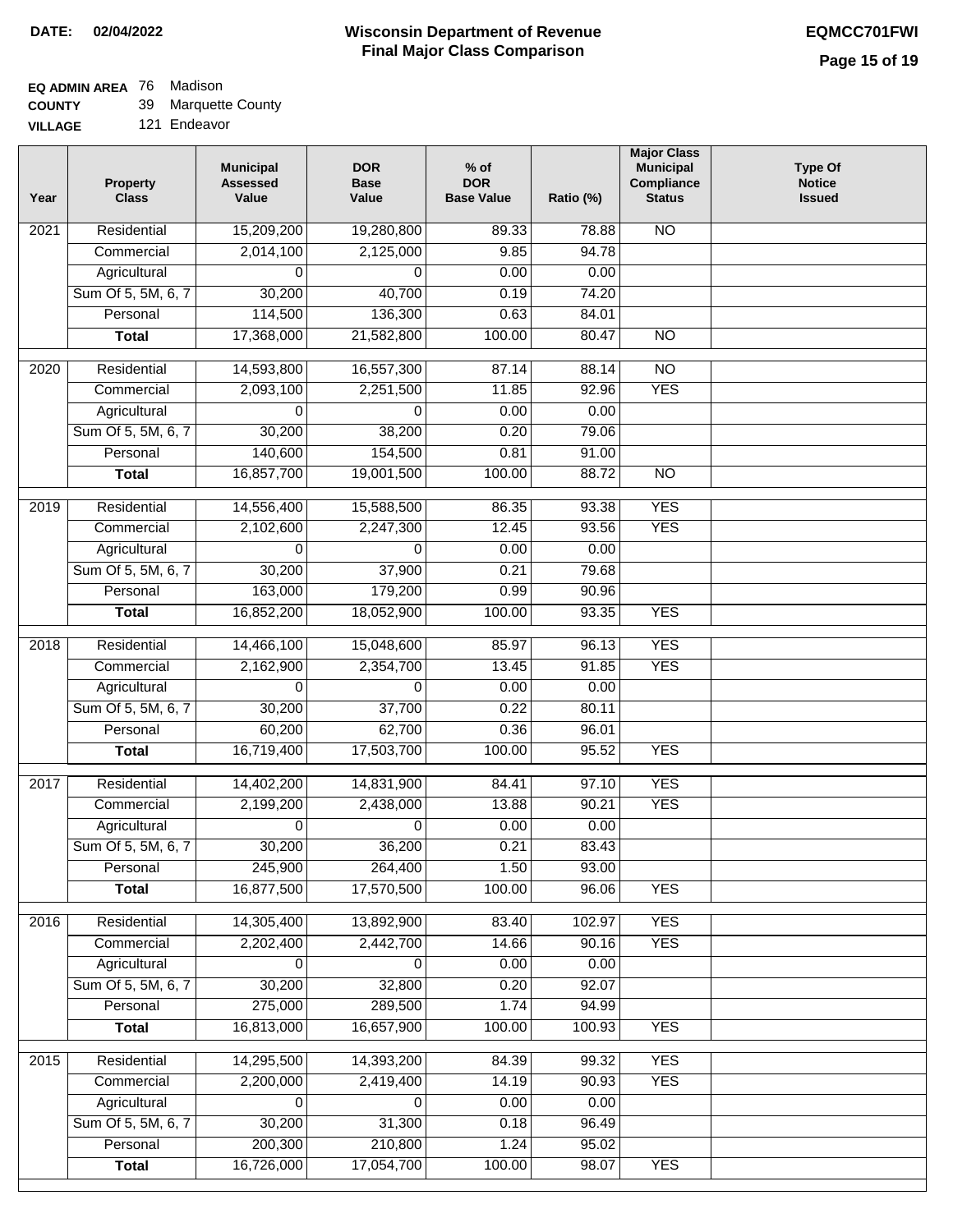#### **EQ ADMIN AREA** Madison

**Total**

22,360,600

22,534,100

100.00

99.23

YES

**COUNTY VILLAGE** 39 Marquette County

161 Neshkoro

| Year | <b>Property</b><br><b>Class</b> | <b>Municipal</b><br><b>Assessed</b><br>Value | <b>DOR</b><br>Base<br>Value | $%$ of<br><b>DOR</b><br><b>Base Value</b> | Ratio (%) | <b>Major Class</b><br><b>Municipal</b><br>Compliance<br><b>Status</b> | <b>Type Of</b><br><b>Notice</b><br><b>Issued</b> |
|------|---------------------------------|----------------------------------------------|-----------------------------|-------------------------------------------|-----------|-----------------------------------------------------------------------|--------------------------------------------------|
| 2021 | Residential                     | 18,351,900                                   | 20,472,700                  | 80.49                                     | 89.64     | $\overline{NO}$                                                       |                                                  |
|      | Commercial                      | 3,631,200                                    | 3,947,800                   | 15.52                                     | 91.98     | <b>YES</b>                                                            |                                                  |
|      | Agricultural                    | 29,000                                       | 31,000                      | 0.12                                      | 93.55     |                                                                       |                                                  |
|      | Sum Of 5, 5M, 6, 7              | 418,200                                      | 731,500                     | 2.88                                      | 57.17     |                                                                       |                                                  |
|      | Personal                        | 235,200                                      | 253,000                     | 0.99                                      | 92.96     |                                                                       |                                                  |
|      | <b>Total</b>                    | 22,665,500                                   | 25,436,000                  | 100.00                                    | 89.11     | $\overline{NO}$                                                       |                                                  |
| 2020 | Residential                     | 18,283,100                                   | 17,928,700                  | 78.08                                     | 101.98    | <b>YES</b>                                                            |                                                  |
|      | Commercial                      | 3,652,200                                    | 4,052,800                   | 17.65                                     | 90.12     | <b>YES</b>                                                            |                                                  |
|      | Agricultural                    | 30,500                                       | 30,000                      | 0.13                                      | 101.67    |                                                                       |                                                  |
|      | Sum Of 5, 5M, 6, 7              | 425,300                                      | 671,900                     | 2.93                                      | 63.30     |                                                                       |                                                  |
|      | Personal                        | 283,900                                      | 278,300                     | 1.21                                      | 102.01    |                                                                       |                                                  |
|      | <b>Total</b>                    | 22,675,000                                   | 22,961,700                  | 100.00                                    | 98.75     | <b>YES</b>                                                            |                                                  |
| 2019 | Residential                     | 18,330,000                                   | 17,925,700                  | 78.32                                     | 102.26    | <b>YES</b>                                                            |                                                  |
|      | Commercial                      | 3,624,600                                    | 4,026,200                   | 17.59                                     | 90.03     | <b>YES</b>                                                            |                                                  |
|      | Agricultural                    | 31,100                                       | 28,800                      | 0.13                                      | 107.99    |                                                                       |                                                  |
|      | Sum Of 5, 5M, 6, 7              | 361,400                                      | 595,800                     | 2.60                                      | 60.66     |                                                                       |                                                  |
|      | Personal                        | 336,900                                      | 311,900                     | 1.36                                      | 108.02    |                                                                       |                                                  |
|      | <b>Total</b>                    | 22,684,000                                   | 22,888,400                  | 100.00                                    | 99.11     | <b>YES</b>                                                            |                                                  |
| 2018 | Residential                     | 18,331,900                                   | 17,383,400                  | 79.52                                     | 105.46    | <b>YES</b>                                                            |                                                  |
|      | Commercial                      | 3,060,800                                    | 3,576,800                   | 16.36                                     | 85.57     | N <sub>O</sub>                                                        |                                                  |
|      | Agricultural                    | 30,800                                       | 27,900                      | 0.13                                      | 110.39    |                                                                       |                                                  |
|      | Sum Of 5, 5M, 6, 7              | 361,400                                      | 595,800                     | 2.73                                      | 60.66     |                                                                       |                                                  |
|      | Personal                        | 302,900                                      | 275,400                     | 1.26                                      | 109.99    |                                                                       |                                                  |
|      | <b>Total</b>                    | 22,087,800                                   | 21,859,300                  | 100.00                                    | 101.05    | $\overline{10}$                                                       |                                                  |
|      |                                 |                                              |                             |                                           |           |                                                                       |                                                  |
| 2017 | Residential                     | 18,376,700                                   | 17,347,600                  | 78.29                                     | 105.93    | <b>YES</b>                                                            |                                                  |
|      | Commercial                      | 3,112,000                                    | 3,730,200                   | 16.83                                     | 83.43     | $\overline{NO}$                                                       |                                                  |
|      | Agricultural                    | 27,300                                       | 27,300                      | 0.12                                      | 100.00    |                                                                       |                                                  |
|      | Sum Of 5, 5M, 6, 7              | 359,900                                      | 560,000                     | 2.53                                      | 64.27     |                                                                       |                                                  |
|      | Personal                        | 493,300                                      | 493,300                     | 2.23                                      | 100.00    |                                                                       |                                                  |
|      | <b>Total</b>                    | 22,369,200                                   | 22,158,400                  | 100.00                                    | 100.95    | <b>NO</b>                                                             |                                                  |
| 2016 | Residential                     | 18,399,900                                   | 17,686,500                  | 78.61                                     | 104.03    | <b>YES</b>                                                            |                                                  |
|      | Commercial                      | 2,975,400                                    | 3,707,600                   | 16.48                                     | 80.25     | $\overline{NO}$                                                       |                                                  |
|      | Agricultural                    | 27,000                                       | 27,000                      | 0.12                                      | 100.00    |                                                                       |                                                  |
|      | Sum Of 5, 5M, 6, 7              | 359,900                                      | 544,200                     | 2.42                                      | 66.13     |                                                                       |                                                  |
|      | Personal                        | 534,400                                      | 534,400                     | 2.38                                      | 100.00    |                                                                       |                                                  |
|      | <b>Total</b>                    | 22,296,600                                   | 22,499,700                  | 100.00                                    | 99.10     | $\overline{NO}$                                                       |                                                  |
| 2015 | Residential                     | 18,554,800                                   | 18,270,000                  | 81.08                                     | 101.56    | <b>YES</b>                                                            |                                                  |
|      | Commercial                      | 2,975,400                                    | 3,293,700                   | 14.62                                     | 90.34     | <b>YES</b>                                                            |                                                  |
|      | Agricultural                    | 26,100                                       | 26,700                      | 0.12                                      | 97.75     |                                                                       |                                                  |
|      | Sum Of 5, 5M, 6, 7              | 349,200                                      | 479,400                     | 2.13                                      | 72.84     |                                                                       |                                                  |
|      | Personal                        | 455,100                                      | 464,300                     | 2.06                                      | 98.02     |                                                                       |                                                  |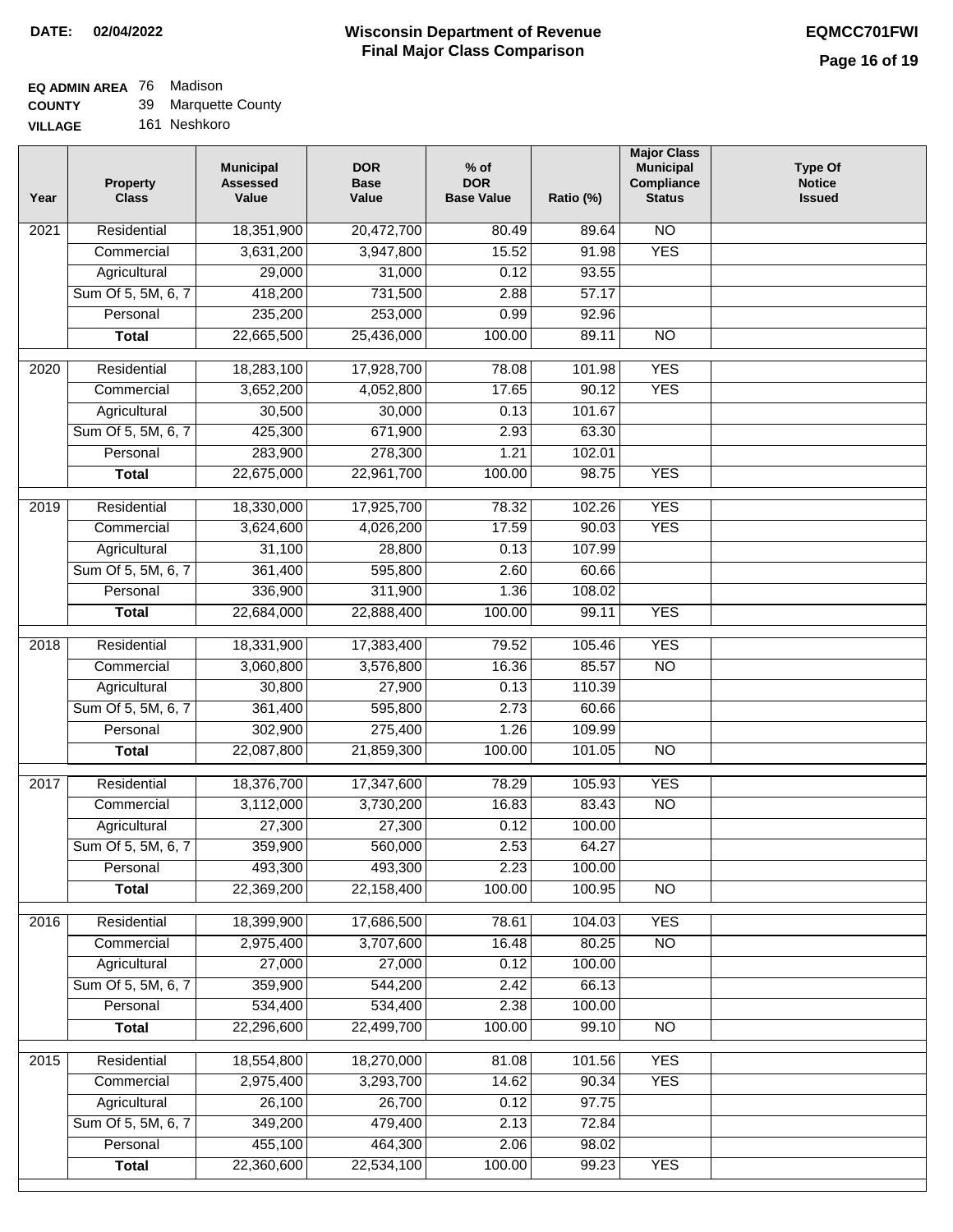#### **Wisconsin Department of Revenue Final Major Class Comparison DATE: 02/04/2022 EQMCC701FWI**

٦

#### **EQ ADMIN AREA** 76 Madison **COUNTY**

| <b>COUNTY</b>  | 39 Marquette County |
|----------------|---------------------|
| <b>VILLAGE</b> | 165 Oxford          |

| Year              | <b>Property</b><br><b>Class</b> | <b>Municipal</b><br><b>Assessed</b><br>Value | <b>DOR</b><br><b>Base</b><br>Value | $%$ of<br><b>DOR</b><br><b>Base Value</b> | Ratio (%) | <b>Major Class</b><br><b>Municipal</b><br>Compliance<br><b>Status</b> | <b>Type Of</b><br><b>Notice</b><br><b>Issued</b> |
|-------------------|---------------------------------|----------------------------------------------|------------------------------------|-------------------------------------------|-----------|-----------------------------------------------------------------------|--------------------------------------------------|
| 2021              | Residential                     | 20,673,600                                   | 25,201,900                         | 81.19                                     | 82.03     | $\overline{NO}$                                                       |                                                  |
|                   | Commercial                      | 5,792,600                                    | 5,517,500                          | 17.78                                     | 104.99    | <b>YES</b>                                                            |                                                  |
|                   | Agricultural                    | 2,900                                        | 2,800                              | 0.01                                      | 103.57    |                                                                       |                                                  |
|                   | Sum Of 5, 5M, 6, 7              | 70,900                                       | 68,600                             | 0.22                                      | 103.35    |                                                                       |                                                  |
|                   | Personal                        | 248,285                                      | 248,300                            | 0.80                                      | 99.99     |                                                                       |                                                  |
|                   | <b>Total</b>                    | 26,788,285                                   | 31,039,100                         | 100.00                                    | 86.30     | $\overline{NO}$                                                       |                                                  |
| $\overline{2020}$ | Residential                     | 20,442,800                                   | 22,701,200                         | 79.37                                     | 90.05     | <b>YES</b>                                                            |                                                  |
|                   | Commercial                      | 5,743,100                                    | 5,579,500                          | 19.51                                     | 102.93    | <b>YES</b>                                                            |                                                  |
|                   | Agricultural                    | 2,700                                        | 2,700                              | 0.01                                      | 100.00    |                                                                       |                                                  |
|                   | Sum Of 5, 5M, 6, 7              | 70,900                                       | 67,400                             | 0.24                                      | 105.19    |                                                                       |                                                  |
|                   | Personal                        | 250,198                                      | 250,200                            | 0.87                                      | 100.00    |                                                                       |                                                  |
|                   | <b>Total</b>                    | 26,509,698                                   | 28,601,000                         | 100.00                                    | 92.69     | <b>YES</b>                                                            |                                                  |
|                   |                                 |                                              |                                    |                                           |           |                                                                       |                                                  |
| $\frac{1}{2019}$  | Residential                     | 20,246,300                                   | 21,230,900                         | 78.25                                     | 95.36     | <b>YES</b>                                                            |                                                  |
|                   | Commercial                      | 5,743,100                                    | 5,579,500                          | 20.56                                     | 102.93    | <b>YES</b>                                                            |                                                  |
|                   | Agricultural                    | 2,600                                        | 2,600                              | 0.01                                      | 100.00    |                                                                       |                                                  |
|                   | Sum Of 5, 5M, 6, 7              | 70,900                                       | 67,000                             | 0.25                                      | 105.82    |                                                                       |                                                  |
|                   | Personal                        | 252,896                                      | 252,900                            | 0.93                                      | 100.00    |                                                                       |                                                  |
|                   | <b>Total</b>                    | 26,315,796                                   | 27,132,900                         | 100.00                                    | 96.99     | <b>YES</b>                                                            |                                                  |
| 2018              | Residential                     | 20,309,700                                   | 20,627,600                         | 76.89                                     | 98.46     | <b>YES</b>                                                            |                                                  |
|                   | Commercial                      | 5,904,500                                    | 5,860,800                          | 21.85                                     | 100.75    | <b>YES</b>                                                            |                                                  |
|                   | Agricultural                    | 3,500                                        | 3,400                              | 0.01                                      | 102.94    |                                                                       |                                                  |
|                   | Sum Of 5, 5M, 6, 7              | 70,900                                       | 67,000                             | 0.25                                      | 105.82    |                                                                       |                                                  |
|                   | Personal                        | 269,029                                      | 269,100                            | 1.00                                      | 99.97     |                                                                       |                                                  |
|                   | <b>Total</b>                    | 26,557,629                                   | 26,827,900                         | 100.00                                    | 98.99     | <b>YES</b>                                                            |                                                  |
| 2017              | Residential                     | 20,260,600                                   | 19,990,700                         | 75.94                                     | 101.35    | <b>YES</b>                                                            |                                                  |
|                   | Commercial                      | 5,860,000                                    | 5,935,000                          | 22.55                                     | 98.74     | <b>YES</b>                                                            |                                                  |
|                   | Agricultural                    | 3,400                                        | 3,300                              | 0.01                                      | 103.03    |                                                                       |                                                  |
|                   | Sum Of 5, 5M, 6, 7              | 70,900                                       | 41,100                             | 0.16                                      | 172.51    |                                                                       |                                                  |
|                   | Personal                        | 367,631                                      | 353,500                            | 1.34                                      | 104.00    |                                                                       |                                                  |
|                   | <b>Total</b>                    | 26,562,531                                   | 26,323,600                         | 100.00                                    | 100.91    | <b>YES</b>                                                            |                                                  |
| 2016              | Residential                     | 20,228,200                                   | 18,833,000                         | 74.52                                     | 107.41    | <b>YES</b>                                                            |                                                  |
|                   | Commercial                      | 5,738,700                                    | 5,998,300                          | 23.73                                     | 95.67     | <b>YES</b>                                                            |                                                  |
|                   | Agricultural                    | 3,300                                        | 3,200                              | 0.01                                      | 103.13    |                                                                       |                                                  |
|                   | Sum Of 5, 5M, 6, 7              | 70,900                                       | 40,400                             | 0.16                                      | 175.50    |                                                                       |                                                  |
|                   | Personal                        | 398,668                                      | 398,700                            | 1.58                                      | 99.99     |                                                                       |                                                  |
|                   |                                 | 26,439,768                                   | 25,273,600                         | 100.00                                    | 104.61    | <b>YES</b>                                                            |                                                  |
|                   | <b>Total</b>                    |                                              |                                    |                                           |           |                                                                       |                                                  |
| 2015              | Residential                     | 19,125,400                                   | 18,842,500                         | 75.97                                     | 101.50    | <b>YES</b>                                                            |                                                  |
|                   | Commercial                      | 5,378,400                                    | 5,479,200                          | 22.09                                     | 98.16     | <b>YES</b>                                                            |                                                  |
|                   | Agricultural                    | 2,300                                        | 2,200                              | 0.01                                      | 104.55    |                                                                       |                                                  |
|                   | Sum Of 5, 5M, 6, 7              | 68,400                                       | 45,700                             | 0.18                                      | 149.67    |                                                                       |                                                  |
|                   | Personal                        | 432,933                                      | 432,900                            | 1.75                                      | 100.01    |                                                                       |                                                  |
|                   | <b>Total</b>                    | 25,007,433                                   | 24,802,500                         | 100.00                                    | 100.83    | <b>YES</b>                                                            |                                                  |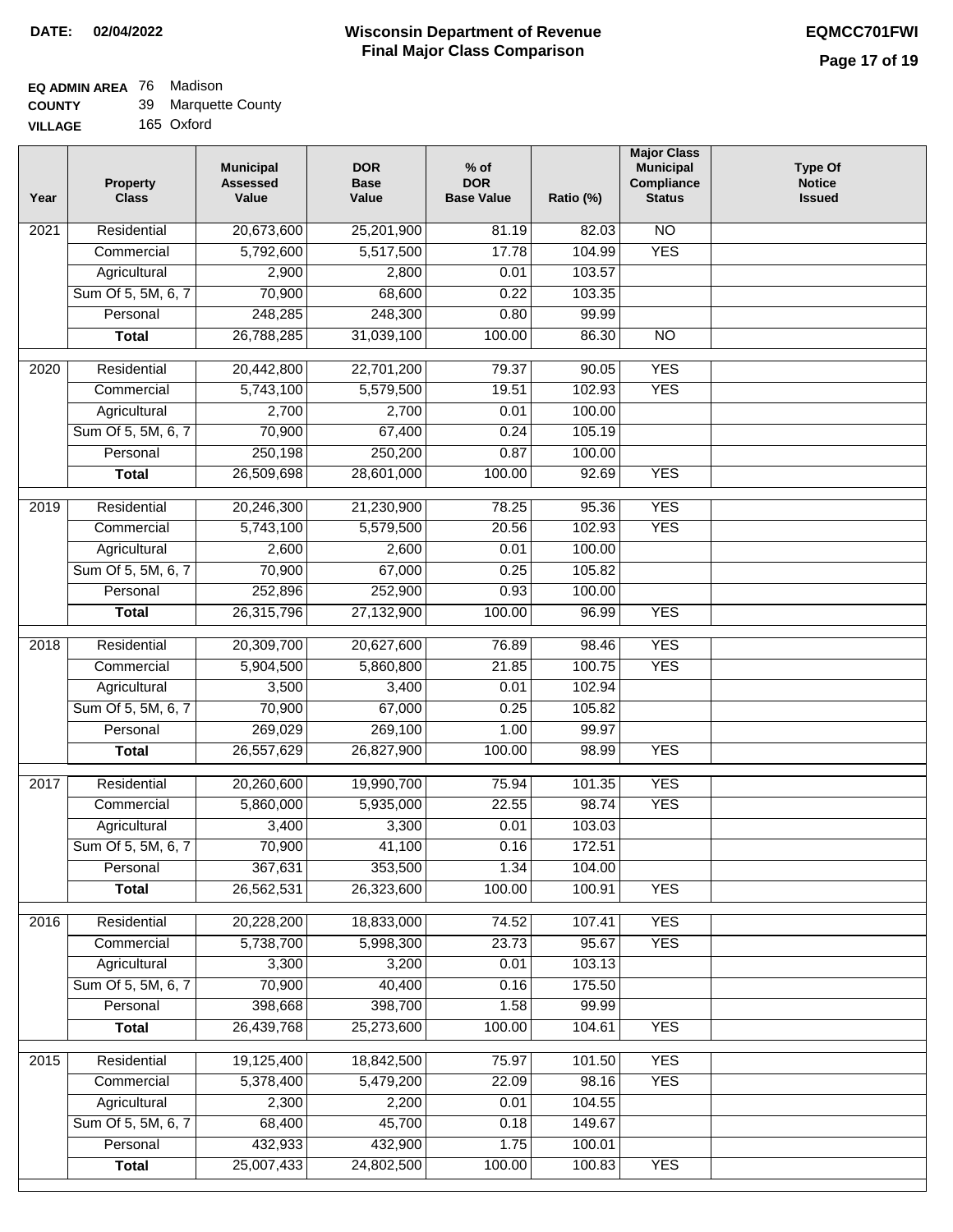## **EQ ADMIN AREA** 76 Madison

| <b>COUNTY</b> | 39 | Marquette County |  |
|---------------|----|------------------|--|
|---------------|----|------------------|--|

| <b>VILLAGE</b> | 191 Westfield |
|----------------|---------------|
|                |               |

| Year              | <b>Property</b><br><b>Class</b> | <b>Municipal</b><br><b>Assessed</b><br>Value | <b>DOR</b><br><b>Base</b><br>Value | $%$ of<br><b>DOR</b><br><b>Base Value</b> | Ratio (%) | <b>Major Class</b><br><b>Municipal</b><br>Compliance<br><b>Status</b> | <b>Type Of</b><br><b>Notice</b><br><b>Issued</b> |
|-------------------|---------------------------------|----------------------------------------------|------------------------------------|-------------------------------------------|-----------|-----------------------------------------------------------------------|--------------------------------------------------|
| $\overline{202}1$ | Residential                     | 40,078,900                                   | 46,607,000                         | 72.15                                     | 85.99     | N <sub>O</sub>                                                        |                                                  |
|                   | Commercial                      | 15,952,600                                   | 16, 153, 700                       | 25.01                                     | 98.76     | <b>YES</b>                                                            |                                                  |
|                   | Agricultural                    | 8,500                                        | 8,600                              | 0.01                                      | 98.84     |                                                                       |                                                  |
|                   | Sum Of 5, 5M, 6, 7              | 500                                          | 3,000                              | 0.00                                      | 16.67     |                                                                       |                                                  |
|                   | Personal                        | 1,645,400                                    | 1,828,300                          | 2.83                                      | 90.00     |                                                                       |                                                  |
|                   | <b>Total</b>                    | 57,685,900                                   | 64,600,600                         | 100.00                                    | 89.30     | $\overline{NO}$                                                       |                                                  |
| $\overline{2020}$ | Residential                     | 39,915,800                                   | 44, 191, 700                       | 71.69                                     | 90.32     | <b>YES</b>                                                            |                                                  |
|                   | Commercial                      | 15,522,000                                   | 15,991,900                         | 25.94                                     | 97.06     | <b>YES</b>                                                            |                                                  |
|                   | Agricultural                    | 7,200                                        | 8,300                              | 0.01                                      | 86.75     |                                                                       |                                                  |
|                   | Sum Of 5, 5M, 6, 7              | 500                                          | 2,900                              | 0.00                                      | 17.24     |                                                                       |                                                  |
|                   | Personal                        | 1,379,600                                    | 1,452,200                          | 2.36                                      | 95.00     |                                                                       |                                                  |
|                   | <b>Total</b>                    | 56,825,100                                   | 61,647,000                         | 100.00                                    | 92.18     | <b>YES</b>                                                            |                                                  |
|                   |                                 |                                              |                                    |                                           |           |                                                                       |                                                  |
| 2019              | Residential                     | 39,797,500                                   | 41,955,100                         | 71.03                                     | 94.86     | <b>YES</b>                                                            |                                                  |
|                   | Commercial                      | 15,322,700                                   | 15,596,400                         | 26.40                                     | 98.25     | <b>YES</b>                                                            |                                                  |
|                   | Agricultural                    | 7,200                                        | 7,900                              | 0.01                                      | 91.14     |                                                                       |                                                  |
|                   | Sum Of 5, 5M, 6, 7              | 500                                          | 2,900                              | 0.00                                      | 17.24     |                                                                       |                                                  |
|                   | Personal                        | 1,504,200                                    | 1,504,200                          | 2.55                                      | 100.00    | <b>YES</b>                                                            |                                                  |
|                   | <b>Total</b>                    | 56,632,100                                   | 59,066,500                         | 100.00                                    | 95.88     |                                                                       |                                                  |
| 2018              | Residential                     | 39,632,200                                   | 39,402,600                         | 69.55                                     | 100.58    | <b>YES</b>                                                            |                                                  |
|                   | Commercial                      | 15,284,700                                   | 15,545,100                         | 27.44                                     | 98.32     | <b>YES</b>                                                            |                                                  |
|                   | Agricultural                    | 7,200                                        | 7,700                              | 0.01                                      | 93.51     |                                                                       |                                                  |
|                   | Sum Of 5, 5M, 6, 7              | 500                                          | 2,900                              | 0.01                                      | 17.24     |                                                                       |                                                  |
|                   | Personal                        | 1,696,500                                    | 1,696,500                          | 2.99                                      | 100.00    |                                                                       |                                                  |
|                   | <b>Total</b>                    | 56,621,100                                   | 56,654,800                         | 100.00                                    | 99.94     | <b>YES</b>                                                            |                                                  |
| 2017              | Residential                     | 39,637,000                                   | 39,409,200                         | 69.16                                     | 100.58    | <b>YES</b>                                                            |                                                  |
|                   | Commercial                      | 15,278,600                                   | 15,539,000                         | 27.27                                     | 98.32     | <b>YES</b>                                                            |                                                  |
|                   | Agricultural                    | 7,200                                        | 7,500                              | 0.01                                      | 96.00     |                                                                       |                                                  |
|                   | Sum Of 5, 5M, 6, 7              | 500                                          | 2,900                              | 0.01                                      | 17.24     |                                                                       |                                                  |
|                   | Personal                        | 2,064,900                                    | 2,024,500                          | 3.55                                      | 102.00    |                                                                       |                                                  |
|                   | <b>Total</b>                    | 56,988,200                                   | 56,983,100                         | 100.00                                    | 100.01    | <b>YES</b>                                                            |                                                  |
| 2016              | Residential                     | 39,729,100                                   | 38,702,700                         | 70.14                                     | 102.65    | <b>YES</b>                                                            |                                                  |
|                   | Commercial                      | 14,971,400                                   | 14,807,100                         | 26.83                                     | 101.11    | <b>YES</b>                                                            |                                                  |
|                   | Agricultural                    | 7,200                                        | 7,300                              | 0.01                                      | 98.63     |                                                                       |                                                  |
|                   | Sum Of 5, 5M, 6, 7              | 500                                          | 2,600                              | 0.00                                      | 19.23     |                                                                       |                                                  |
|                   | Personal                        | 1,745,600                                    | 1,662,500                          | 3.01                                      | 105.00    |                                                                       |                                                  |
|                   | <b>Total</b>                    | 56,453,800                                   | 55,182,200                         | 100.00                                    | 102.30    | <b>YES</b>                                                            |                                                  |
|                   |                                 |                                              |                                    |                                           |           |                                                                       |                                                  |
| 2015              | Residential                     | 39,579,400                                   | 36,674,500                         | 68.21                                     | 107.92    | <b>YES</b>                                                            |                                                  |
|                   | Commercial                      | 15,252,600                                   | 15,391,900                         | 28.63                                     | 99.09     | <b>YES</b>                                                            |                                                  |
|                   | Agricultural                    | 7,200                                        | 7,300                              | 0.01                                      | 98.63     |                                                                       |                                                  |
|                   | Sum Of 5, 5M, 6, 7              | 500                                          | 1,800                              | 0.00                                      | 27.78     |                                                                       |                                                  |
|                   | Personal                        | 1,692,800                                    | 1,692,800                          | 3.15                                      | 100.00    |                                                                       |                                                  |
|                   | <b>Total</b>                    | 56,532,500                                   | 53,768,300                         | 100.00                                    | 105.14    | <b>YES</b>                                                            |                                                  |